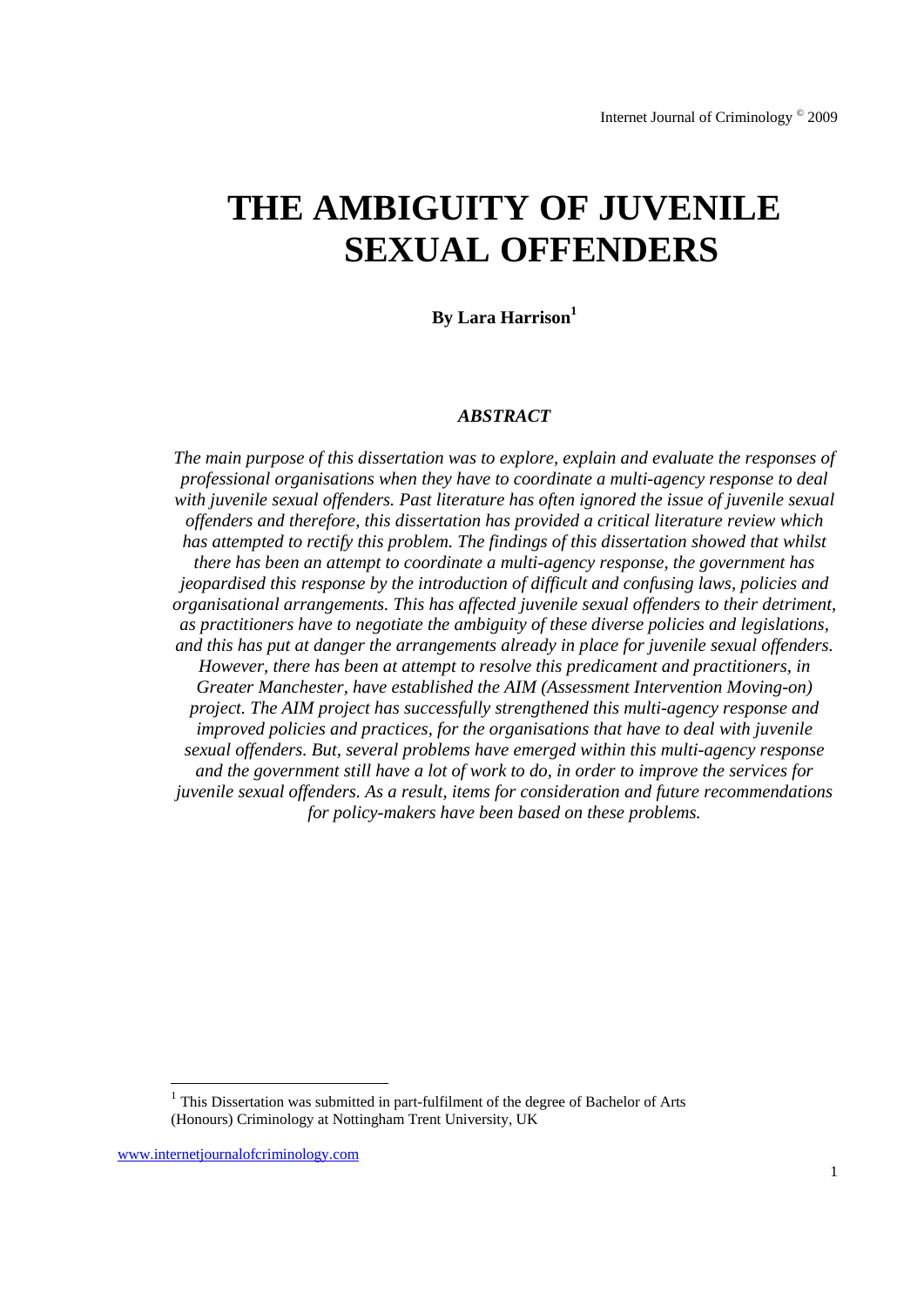# **Chapter 1: An Introduction to Juvenile Sexual Offenders**

This dissertation will provide a critical literature review, which has been designed to explore, explain and evaluate the responses of vital, professional organisations when they are obliged to coordinate a multi-agency response to deal with the issue of juvenile sexual offenders and these organisations include the police, social services and youth offending teams. However, before this, this dissertation will describe and clarify numerous factors, which includes firstly; how the UN Convention on the Rights of the Child has offered the background to all the further legislations, which have been activated in the UK: secondly; how the actions of practitioners have been prescribed by the policies, which relate to three specific areas including child welfare and protection, youth justice and sexual offending: and thirdly; how the government's responses to youth crime has affected juvenile sexual offenders.

It is a useful starting point for this dissertation to introduce and provide a brief summary of sexual assault, before providing a background about juvenile sexual offenders and exploring the relevant theories that relate to why juveniles may commit sexual assault. This chapter will conclude by exploring the methodology, which has been used in this dissertation and clarifying the remaining structure.

# **1.1. The Dilemma of Juvenile Sexual Offenders**

Children are being sexually assaulted in every country around the world and 'sexual assault is now recognized as one of the more significant problems in modern Western society …' (Barbaree and Langton, 2006: 1), with experts stating that the seriousness '… of the problem of sexual assault is the result of the number of individuals who are victimized and the degree of harm they suffer by their victimization' (ibid). In fact, the research into the topic of child victims of sexual assault has been considerable. But, despite this, the statistics in this area have never been easy to obtain, especially since '… there is no agreed definition of child sexual abuse upon which to base an estimate of its incidents …' (Morgan and Zedner, 1992: 7). However, the most commonly used definition defines child sexual assault as '… the involvement of dependent, developmentally immature children and adolescents in sexual activities that they do not fully comprehend and to which they are unable to give informed consent, or that violates the social taboos of family roles' (Richards, 1998: 1). These activities can range from indecent exposure and fondling of genitals to buggery, oral and vaginal intercourse and rape.

In Britain today, statistics vary because of the difficulty of gathering current information on sexual assault of children, particularly since '… it is still a greatly under-reported crime' (Home Office, 2007). But, reports have suggested that '… exposure to some form of unwanted sexual experience during childhood is by no means uncommon' (Fergusson and Mullen, 1999: 95) and estimates (based on adults recalling events in their childhood) have declared that in the region of 15-30 per cent of females and 5-15 per cent of males have reported some form of exposure to sexual assault. However, 'as child abuse becomes more widely recognized and identified, and media attention grows, more and more survivors of abuse are coming to therapists … for help' (Walker, 1992: 3-4) and many practitioners now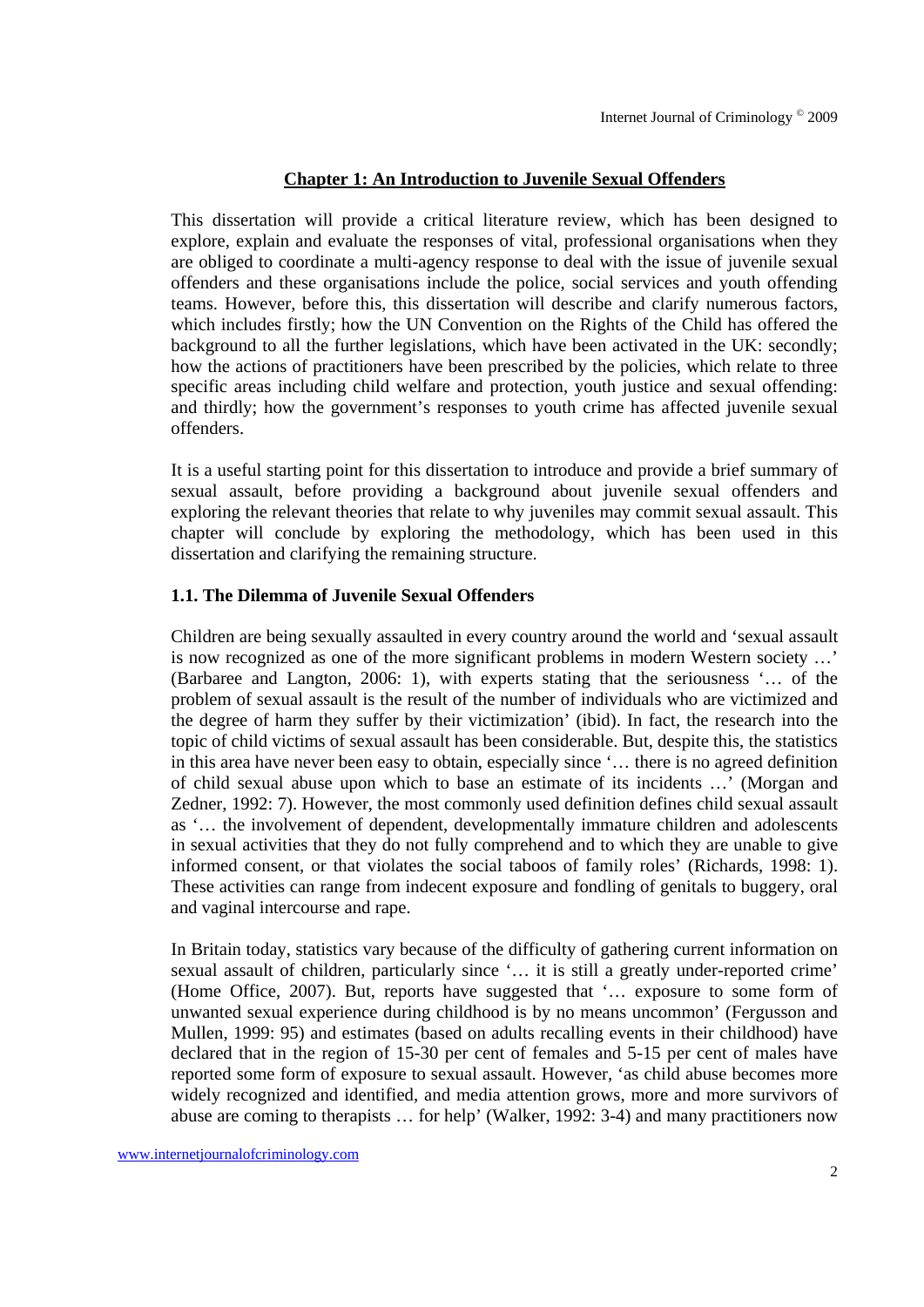suspect that the estimates of child sexual assault are significantly greater than was previously understood. What's more, these statistics have allowed practitioners to realise that this is a major problem which causes massive distress, psychological ill-health, unhappiness and vast developmental damage. Therefore, they have argued that what-ever the complications in defining assault and in reaching an agreement on the accurate figure of child abuse cases, these impacts should be enough to shock society to recognize an undeniable fact that abuse of children exists and that it is not an unusual occurrence, especially since 'the sexual abuse of children has been discovered and rediscovered throughout history' (Olafson, Corwin and Summit, 1993 cited in Fergusson and Mullen, 1999: 2).

In fact, during the first half of the  $20<sup>th</sup>$  century, there was little interest in the topic and despite the publications of several surveys in the 1940s and 1950s that indicated a considerable occurrence of sexual assault, the '… accusations of sexual abuse originating from children were interpreted either as maliciousness, or more commonly, as the product of the child's fantasy life' (Glaser and Frosh, 1993: ix). These allegations were seen as instances of children's failure to differentiate between their own sexual desires and reality, and this resulted in '… most cases of child sexual abuse being overlooked, even when a child tried to tell someone about what was happening …' (ibid). It was not until a decade later that interest once again focused on the issue of child sexual assault, when adult women provided accounts of their own personal experiences of child abuse. These accounts were often directly, or indirectly, linked to topics emerging from the women's movement and '… the voice of the sexually abused child belonged to the adult survivor and, through her, to the women's movement and the therapist' (ibid). This attracted the media's attention and 'sexual assault on children first came on to the national – and international – agenda in the early 1980s' (Naylor, 1989: 395) when child abuse was recognised as a major social problem. At around the same time, a number of women's magazines ran articles about child sexual assault and also began to poll their readers, usually through voluntary questionnaires, about their individual experiences of child abuse. These polls saw public opinions ranging '… from shocked disbelief to shocked acceptance …' (ibid) and researchers who were motivated by the growing evidence of significant levels of abuse, recommended and even produced change. Changes, which have – despite the continuous problems of secrecy and denial – seen '… professionals working in the child-care field … become sensitised to the reality of child sexual abuse and … believe in children who confide in them, and … attempt to take appropriate action' (Glaser and Frosh, 1993: ix). As a result of this, there is now a entire ease with which modern-day journalists, professionals and politicians speak of child sexual assault and the belief '… that it exists as an easily recognizable object out there in the world, with its defining features known to all' (Fergusson and Mullen, 1999: 8).

However, despite this, the issue of child sexual assault is still far from understandable, particularly since recent research - conducted in the late twentieth century - has revealed '… that between 25-40 per cent of all alleged sexual abuse involves young perpetrators' (Lovell, 2002) and that these sexual acts are considered '… just as serious as that committed by adults' (Langstrom, 2008). It seems that 'for whatever reason, many researchers have ignored juvenile sexual offences' (Howitt, 2006: 86), which '… is a surprise given the intense research activity into child victims of sexual abuse' (ibid). But,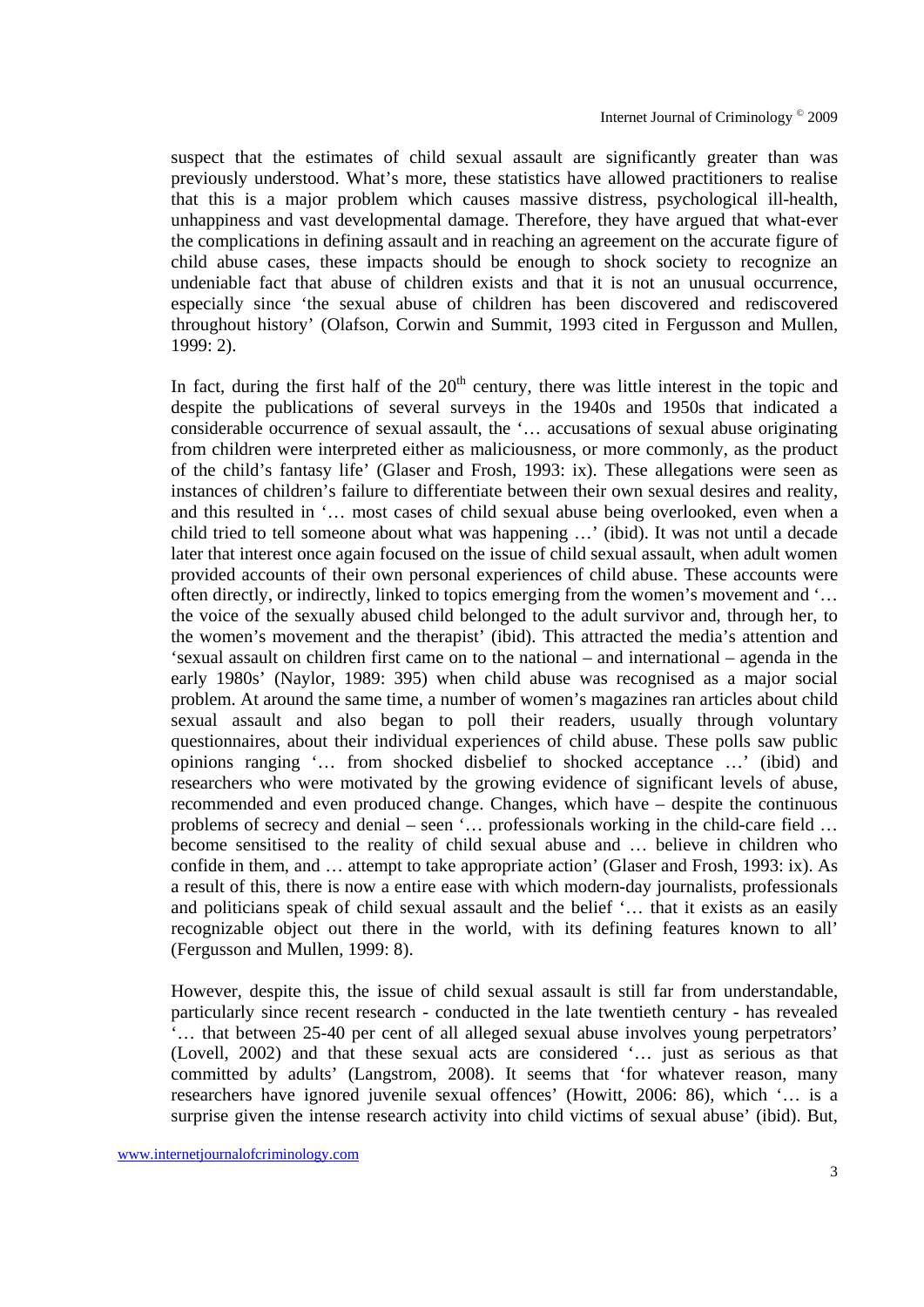perhaps it is because this is a controversial subject, which '… evokes intense and contradictory reactions' (Woods, 2003: 13) and if truth be told, there is a spectrum within society. At one end, society holds the desire to punish, based on a fear perhaps that the young perpetrator must be prevented from becoming a habitual and dangerous adult sex offender and at the other end, there is a desire to restore the emotional harm the young perpetrator has encountered in their personal life, especially as '… society may recognise that offenders are not born but created through a history of neglect and violence' (Gilligan, 1996 cited in Woods, 2003: 13). Therefore, contradictions have emerged within society especially as the former has argued '… that if young people are prepared to break the law they should also be prepared to take responsibility for their actions and that this might well mean incarceration in the same institutions as adults' (Hopkins Burke, 2008: 1), whilst the latter have argued that '… young people should be dealt with differently than their elders' (Pitts, 2003 cited in Hopkins Burke, 2008: 1) because after all, juvenile sexual offenders are still adolescents particularly when they are aged seventeen years-old or below.

As a result of this contradiction, new research has materialized stating that in the past 'there has been reliance on adult-based theorising, but now it is recognised that there are important distinctions between juvenile and adult sex offenders' (Rudd and Herzberger, 1999 cited in Lovell, 2002). These distinctions hold a significant impact on how juvenile sexual offenders are treated within the criminal justice system (CJS) and there are a number of factors. Firstly, 'the sexual behaviour of young people can be seen on a continuum from mutually agreed experimentation to very serious crimes such as … rape' (Lovell, 2002) and many children engage in non-offensive activities that develop a normal part of their sexual development, whereas other types of behaviour are offensive and not suitable. But, defining what behaviour is suitable and what is harmful can be complex, particularly as little is known about normal sexual development and also because there is a lack of comprehensive research on children and young people who display sexually harmful behaviours. However, most definitions have '… acknowledged that abuse is bound up with concepts of consent, power and exploitation and define sexual abuse as meaning that force or coercion have been used upon another child to ensure participation' (ibid). But the problem of defining force still remains. So '… when a 15-year-old youth has sexual intercourse with his 13 year-old girlfriend, is it criminal sexual activity or normal adolescent sexual development?' (Barbaree and Langton, 2006: 4). Secondly, 'the Committee of Enquiry report suggests that there is cause for concern if there is an age difference of more than two years, or if one of the children is pre-pubertal and the other post-pubertal' (NCH, 1992 cited in Lovell, 2002) and therefore, some acts are clearly abusive, e.g. for an adolescent to have intercourse with a five year old. But, the issue of whether an action is abusive becomes less apparent as the age gap narrows and the sexual acts become less physically invasive. Finally, 'there are various legal definitions of what constitutes a sexual offence as well as differences in the age of criminal responsibility (Bala and Schwartz, 1993 cited in Lovell, 2002). But, a '… legal definition does not apply to children below the age of criminal responsibility (10 years in England and Wales)' (Lovell, 2002) and true consent (which is based on choice and equal power) is not necessarily the same as legal consent. So, legally, a child under the age of 13 cannot give approval to sexual activity but 'this does not mean that consent to certain activities never occurs, nor should it imply that those over 13 are able to consent freely' (ibid). This, actually, fits into a wider debate known as 'Doli Incapax' and this is the presumption that children under fourteen do not know the difference between right and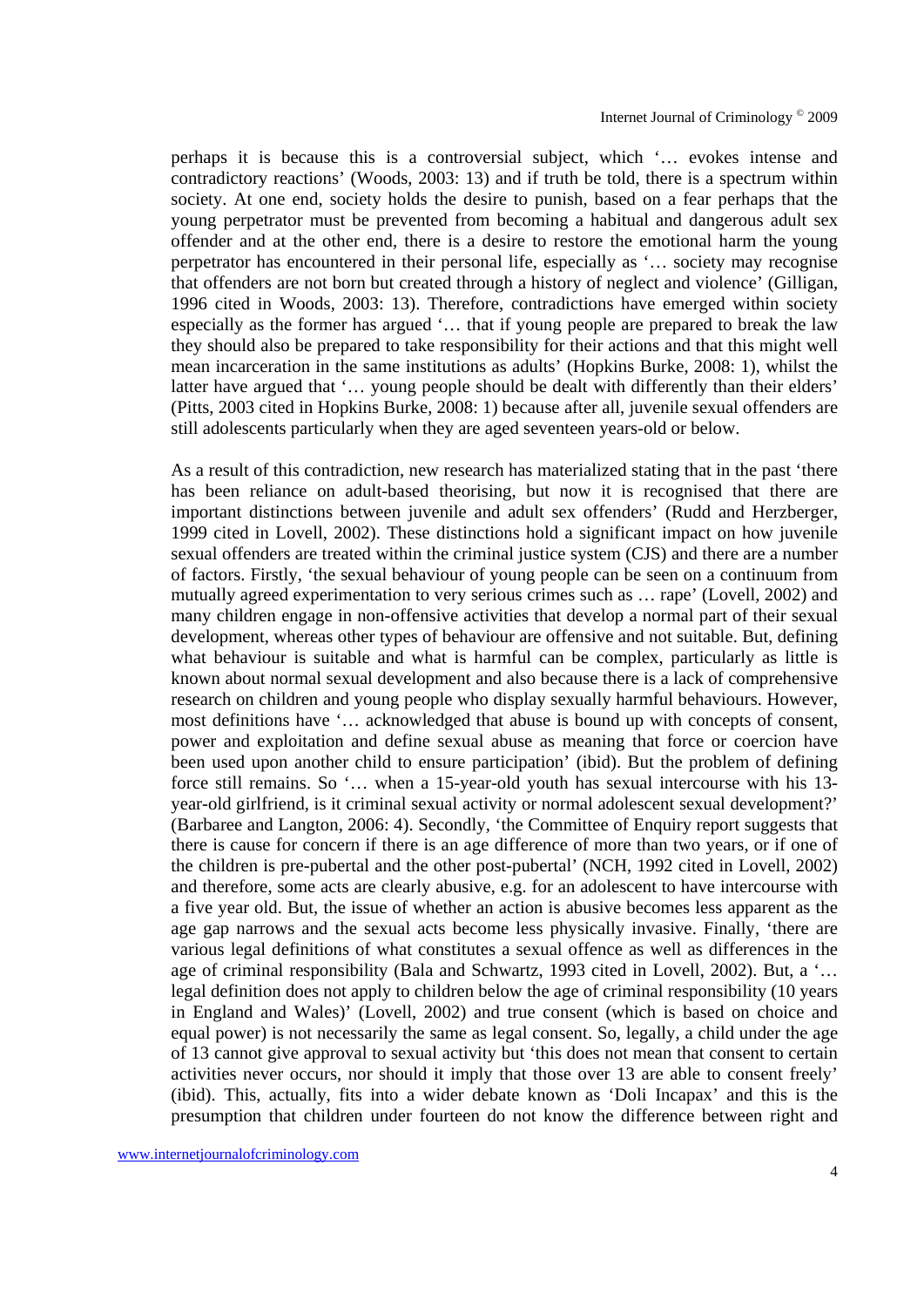wrong, unless the court can be satisfied that the child knew that the activity was seriously wrong, not merely naughty or mischievous (House of Commons, 2009).

Therefore, as a result of these factors, 'the issues involved in managing young sex offenders are different from those for adults' (Home Office, 2007) as these young offenders are still growing in maturity and have a better chance of altering their behaviour. So, to manage juvenile sexual offenders as effectively as possible, a multi-agency response should occur which will help to ensure that all the agencies liable for managing young sex offenders are united to work together to protect the public, in the most efficient way possible.

## **1.2. Theories of Sexual Assault**

There have been various explanations provided, which attempt to comprehend the rationality of why male abusers sexually assault children. But, despite this, there has been a lack of theoretical explanations offered for female abusers. However, literature has shown that child sexual assault is an offence that women are much less likely to commit than men and for that reason, it has been '… assumed that women do not commit sexual offences against children' (Davidson, 2008: 60). Therefore, as a result of this, this dissertation makes no apologies for these theories relating primarily to male sexual offenders and there are three studies of importance.

Biological theories focus on the '… existence of brain abnormalities and testosterone levels in male sex offenders in an attempt to explain sexual abuse' (ibid: 68) and researchers (such as Langevin, 1990) have '… claimed to show a link between temporal lobe impairment and deviant sexual behaviour in male sex offenders' (Davidson, 2008: 68). They have also looked at testosterone levels in male sex offenders and stated that high levels of testosterone prompt sexual abuse. This has been confirmed by other researchers who have declared that higher levels of testosterone exist in child sexual abusers. However, these theories relate solely to adult sex offenders and '… should be treated with caution, as the broad generalisations made are in fact based on very small clinical samples and findings are often incomplete' (ibid).

Psychological theories originated from the work of Sigmund Freud who stated '… that all personality disorders, such as sexual deviance, arose from unresolved sexual problems in childhood' (ibid: 69) and this is a concept which is still widely accepted in psychology today. In fact, researchers have argued that abusers are motivated by unresolved life issues occurring in childhood, and are characterised as either fixed (this is where abusers have sexual interest in children and are unable to maintain a long-term relationship with adults) or regressed (this is where abusers have created relationships with adults but will regress into relationships with children in certain situations, such as when abandoned by an adult). But, again, these theories relate only to adult sex offenders and suffer from institutionalised bias because they blame the mother's poor parenting skills, for the origins of abuse within the abuser.

Behavioural learning theories originated from the '... work of Pavlov in the late nineteenth century and Skinner in the 1920s …' (ibid: 72) and learning theorists recognised that child sexual abuse was the misdirected learning of behaviour. One theorist - in particular, Wolf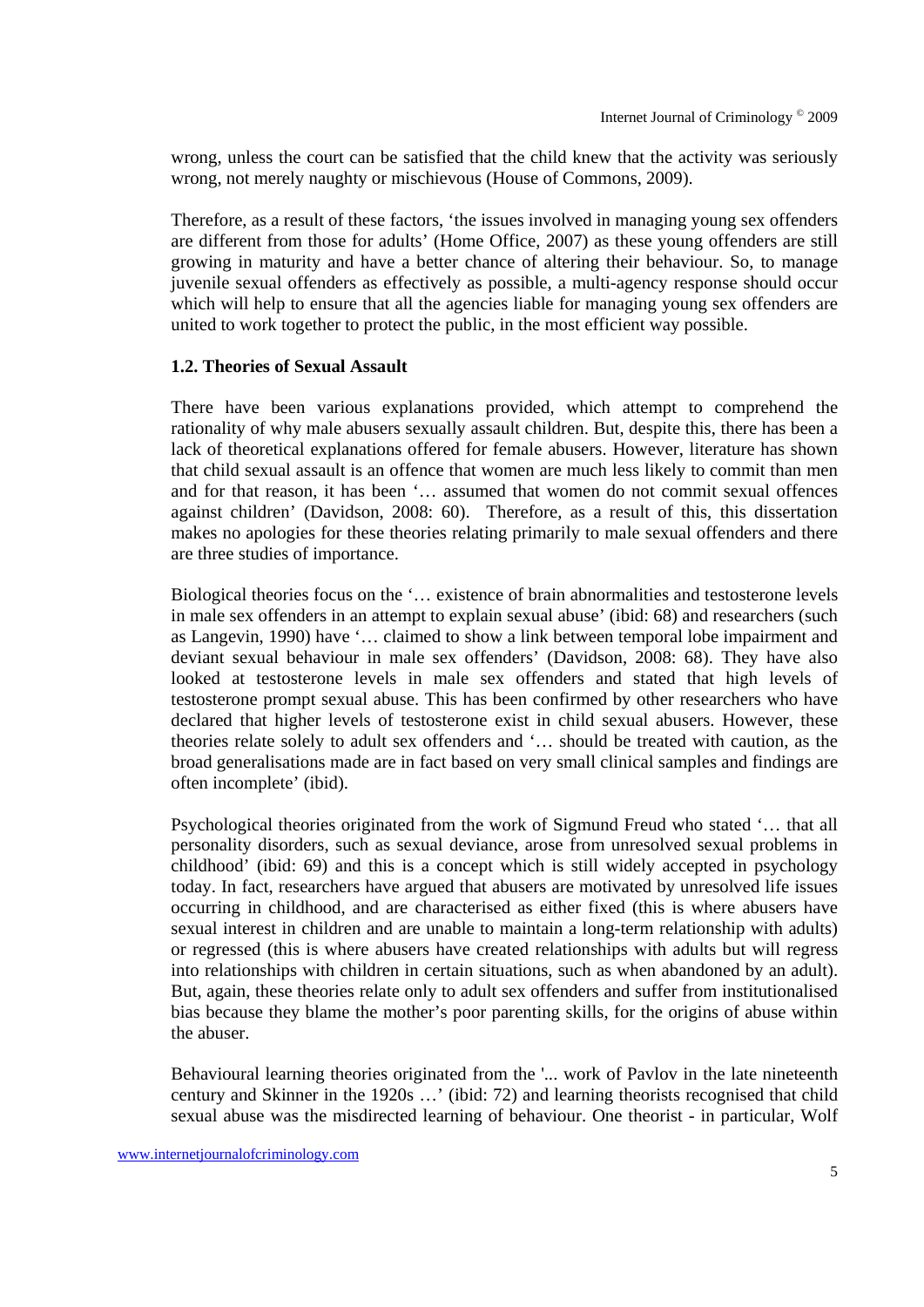(1984) - suggested that a childhood history of emotional, sexual or physical abuse leads to the increase of a tendency towards sexual deviancy and it is through these experiences that children learn inappropriate behaviour because these abusive experiences act as 'potentiators'. Wolf states that the more potentiators there are, then the bigger the risk of the child becoming a sexual offender and this presence combined with other stimuli (such as pornography or alcohol) leads to deviant sexual fantasies. These deviant sexual fantasies, which are only further reinforced by emotions of worthlessness and powerlessness, often result in masturbatory acts that act as a rehearsal for future offending. Following the work of Wolf, Bandura was a leading figure in social learning theory because Bandura's research was '… an extension of behaviourism …' (Banyard and Grayson, 2000: 246). The foundation of this theory was the notion of observational learning and 'observational learning starts with witnessing a behaviour, which is then imprinted in memory and modeled by the youth' (Burton and Meezan, 2005: 75) alongside with the incorporated patterns of verbalised thoughts and expressed emotions of the person modeling the behaviour. Bandura argued that four processes determine successful observational learning and these are:

## 1. Attentional Processes

This relates to how much interest is paid to both the modeled event and the person modeling the behaviour. However, '… if an event is particularly salient to a youth, then he may be more likely to learn the behaviour' (ibid). This gets further reinforced when the event is unusual (such as severe violence or abuse), modeled by those who are more important to the youth (such as parents, friends or siblings) or if the youth is in a chaotic environment where he has the chance to witness unsuitable behaviours more often, more clearly, and in greater detail.

#### 2. Retention Processes

This refers to the features involved in absorbing information from a modeled event, and the youth must store the information he has learned in his own memory so that he can compare his own behaviour to the observed behaviour when trying to repeat it. This process occurs '... through visual, oral, or other types of memories that, when put together, allows a person to recall a behaviour they have witnessed' (ibid). However, these memories have to be toughened by behavioural rehearsal of the event, which means that when a youth experiences pleasant feelings (such as daydreams, masturbation or orgasms) then this will further the chance that the youth will recall a modeled event.

#### 3. Production Processes

This is where, after an event has been witnessed and retained, it must be re-enacted and the '… youth must somehow organised his memories into a step-by-step set of behaviours, and then compare what he has done with what he has experienced in order to understand if he has produced the initial behaviour properly' (ibid: 76).

#### 4. Motivational Processes

This associates to the incentives that a youth receives from their behaviour and these motivations will range from the rewards that a youth sees another person receive for their behaviour, to feelings of confidence and self-efficacy. Those with greater self-efficacy will continue to work towards their ambitions, even in light of failure and damaging social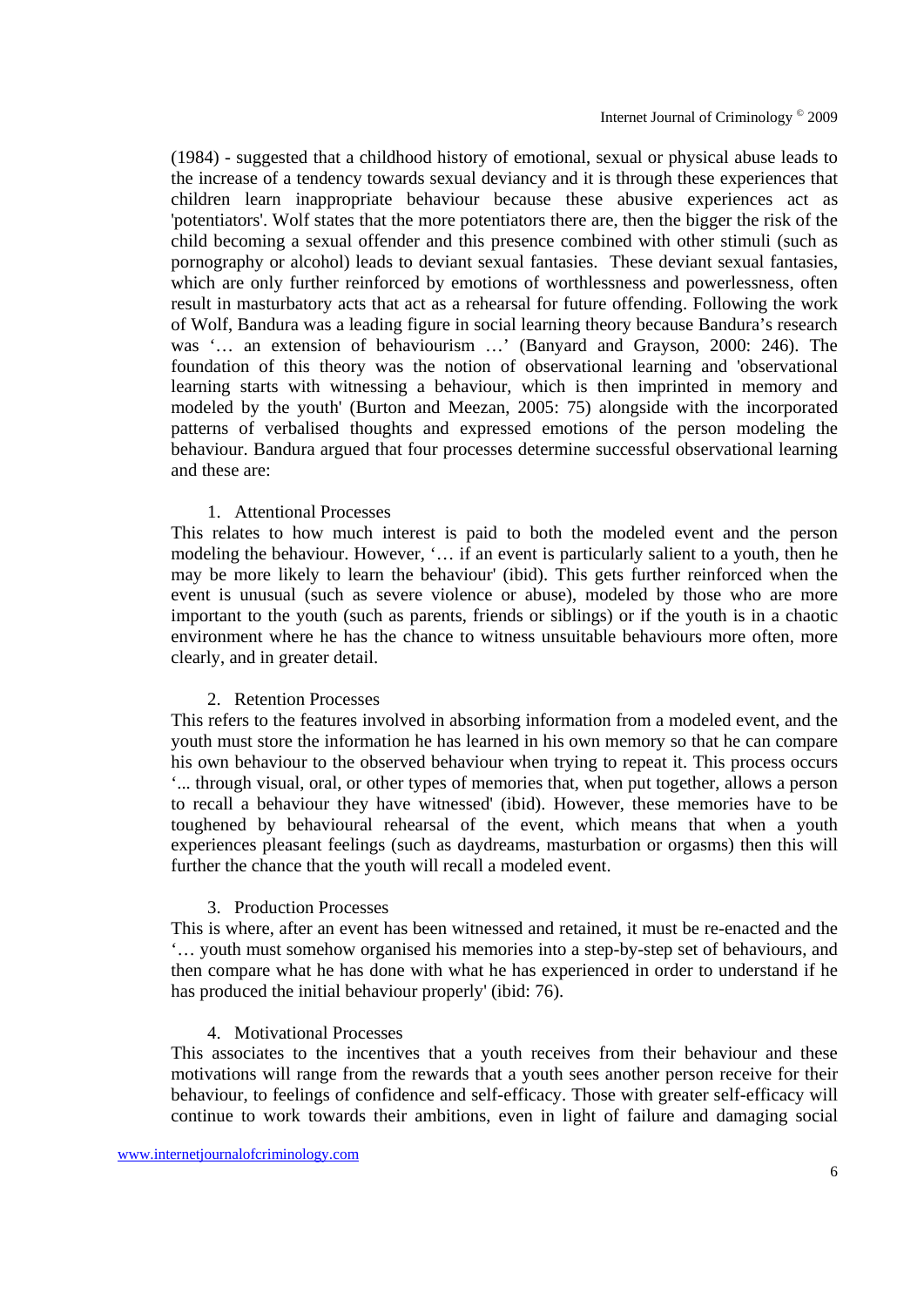feedback. So, because of the youth's inaccurate perception, the youth may adapt a modeled behaviour in the hope that he will eventually receive the positive consequence.

Therefore, as a result of this theory, sexually aggressive behaviour should increase if one has experienced or observed sexual abuse and '... exposure to pornography, criminality, chaotic environments, and other forms of aggression should be related to the development of sexually aggressive behaviour' (ibid: 76-77). This, of course, confirms the previous work of Wolf. However, alongside these theories, there are also two models for understanding the processes whereby sexually abusive behaviour occurs and these theories were developed in North America in the early 1980s. They still remain influential today because the theories are drawn on by practitioners and they are the Four Preconditions Model created by Finkelhor (1984), and the Sexual Abuse Cycle created by Lane and Zamora (1982, 1984).

## 1.2.1 Finkelhor's Four Preconditions Model

This model relates primarily to adult male abusers but has been adapted to juvenile sexual offenders, and '… Finkelhor was seeking a comprehensive theory that addressed the range of knowledge about sexual abusers without being specific to a particularly school of thought' (Erooga and Masson, 2006: 11). The model offers four preconditions which must be experienced before sexual abuse can occur. Firstly, the abuser must have some *motivation* to abuse because the victim meets some important emotional need and sexual contact with the victim is sexually rewarding. But, other sources of sexual pleasure are either less satisfying or not accessible. Secondly, the abuser must overcome any *internal inhibitions* against acting on that motivation and this relates to the 'cognitive distortions' that the abuser has, which allows the abuser to view the victim as responsible for their own actions. Thirdly, the abuser must overcome *external impediments* to committing sexual abuse and this means that the abuser must have '… the opportunity to have access to the potential victim in an environment where the abuse is possible' (ibid). Finally, the abuser must overcome or undermine a *victim's possible resistance* to the abuse and this indicates that the abuser must weaken '… a complex set of factors involving personality traits which inhibit the targeting of a particular child as well as more straightforward resistance to the abuse itself' (ibid: 12). As a result of these preconditions, this model has allowed practitioners to realise that there are a number of possible barriers to abuse, the first two relating to the abuser and the second two relating to external factors to the abuser. Thus, this model offers a way of beginning to understand the dynamics of the abuser as well as the abuse process and this is a feature of the next model.

#### 1.2.2 Sexual Abuse Cycle

This model has been created specifically for juvenile sexual offenders and is widely used, with the model's responses being based on distorted perceptions relating to power and control which then become sexualised. In fact, 'the sexual abuse cycle for adolescents … represents cognitive and behavioural progressions prior to, during and after sexually abusive behaviour' (ibid) and  $-$  as shown cyclically in Appendix  $A$  – the juvenile sexual offender will develop through the cycle one step at a time. Firstly, the young person's life experiences, outlooks and beliefs influence them to respond to an event or problem with feelings of vulnerability (the event), which are experienced as stressful and now anticipated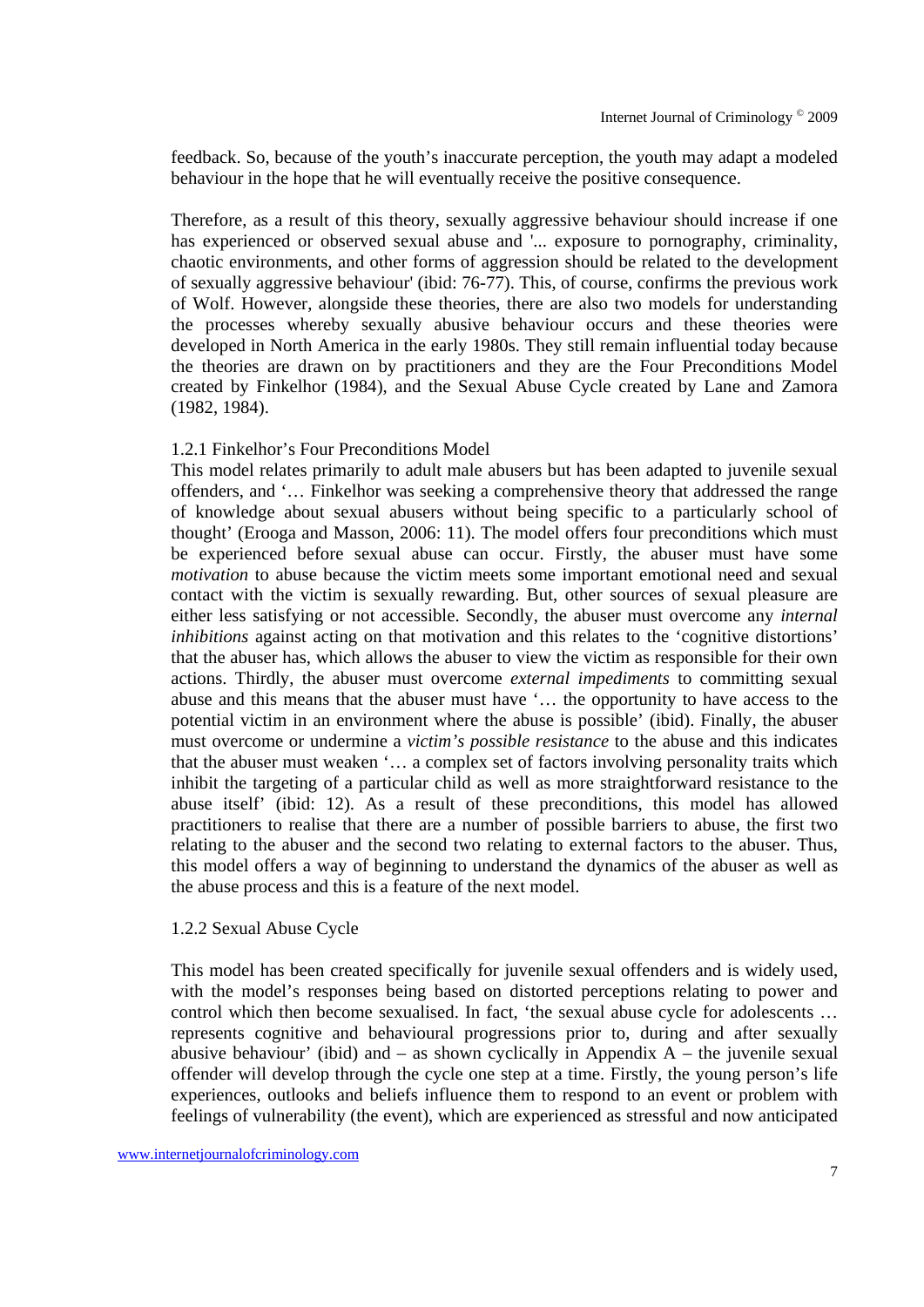as unsafe (negative expectations). Secondly, these feelings of hopelessness are accompanied by an aspiration to avoid the issue, the feelings and the probable outcomes (avoidance). Thirdly, if this has not been accomplished successfully then '… this leads to feelings of resentment and defensiveness and attempts to exert power over others in a nonsexual way as compensation (power/control)' (ibid). Fourthly, whilst this compensation is effective, it is only temporary, so the offender will think about further behaviours which might feel good, such as sex (fantasy/arousal). Fifthly, the application of control or dominance is eventually articulated sexually (sexual abuse). Sixthly, there is then a requirement to cope with the knowledge of the behaviour and the fear of external consequences of being caught (fugitive thinking); and finally, the inability to accept this anxiety or embarrassment leads the behaviour to become integrated through a serious of cognitive distortions or 'thinking errors'. Therefore, this cycle '… represents a series of maladaptive coping mechanisms that temporary alleviate discomfort but do not resolve the problem' (ibid). However, because the young person becomes aware of their patterns of thinking and behavioural responses, this cycle allows the young person to '… develop other methods of coping with stress or abusive stimuli and thus decrease the likelihood of further abusive behaviour' (ibid).

#### 1.2.3 Associated Concepts

These two models (the four preconditions model and the sexual abuse cycle) have created a number of associated concepts that must be fully understood and tackled professionally, so that practitioners can fully understand the dynamics of sexually abusive behaviour and avoid the possibilities of the abuser re-offending within adulthood. Firstly, there is the idea of *denial and protection of blame* and this serves to prevent emotional discomfort, and ranges '…from outright denial of the abusive act(s) through denial of responsibility for the behaviour: 'I was drunk'; denial of intent: 'I just got carried away'; to minimization of harm or seriousness: 'It wasn't anything bad I did'' (ibid). Secondly, there is the concept of *cognitive disorders* and these thinking errors refer to the '… pro-offending beliefs or attitudes that justify, rationalize or support the sexually abusive behaviour' (ibid). These beliefs often distort the roles of their victim in the abuse, by exposing them as in some way responsible for promoting or initiating sexual contact and serve to comfort the abuser that they have done nothing wrong and certainly not something damaging. Examples of this include, 'I liked it when it happened to me', 'I did no more than what occurred to me', 'she never said no', and 'women are all the same – I know what they want'. Thirdly, there is the notion of *deviant sexual arousal* and researchers have stated that there seems to be some connection between deviant sexual fantasies in juveniles and the selection of young boys as their sexual abuse victims. However, it is important to note here, that this research has mainly focused on adult sex offenders and empirical evidence is limited to therapist ratings or adolescent self-reports. Finally, *victim empathy* is an important factor to consider because this lack of empathy with the experience of their victims will be an important element in becoming suitably disinherited to abuse. Therefore, there is an important relationship between the lack of victim empathy and cognitive distortions, with the latter contributing '… to the absence of understanding, cognitively and emotionally, of the impact of their abusive behaviour' (ibid: 15).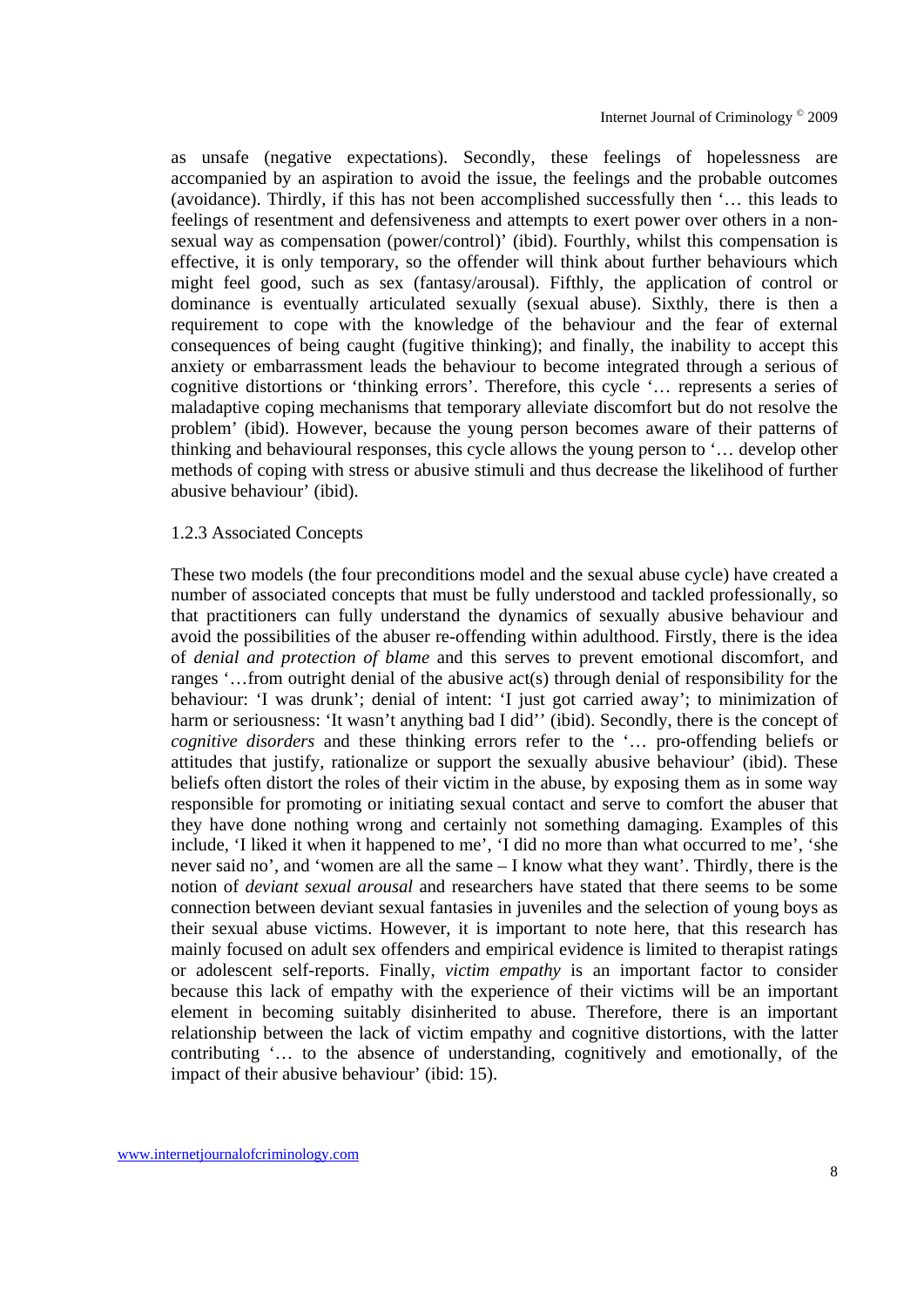## **1.3. Methodology**

This dissertation is a critical literature review which provides an analysis of data in the public domain and means that a new researcher can investigate secondary data (such as journals, books and the internet) by comparing past studies before producing new, more detailed and more updated conclusions than original reports would have suggested. As a result, this makes secondary analysis '… a very useful tool of social research and an indispensable one, particularly when the research is focused on past events' (Sarantakos, 2005: 299) or past studies and – in these cases – this makes secondary analysis the only means of collecting suitable data on these concerns.

Therefore, a critical literature review has many advantages which include: firstly, the fact that it is less expensive than conducting primary research; secondly, the fact that it takes less time for data collection; thirdly, the fact that researchers can access information more effortlessly and avoid problems that get linked to primary research, such as rejection; fourthly, the fact that data will be of extreme high quality, which will result in high quality conclusions (Bryman, 2004); and finally, the fact that it allows new researchers the opportunity to offer different accounts of the data. However, a critical literature review will only be as skilled and high-quality as the literature that is available in the public domain and therefore, this dissertation will recommend future suggestions which need to be investigated further by a researcher who has more time and resources available to them than an under-graduate student.

## **1.4. The Structure of this Dissertation**

This dissertation has three further chapters: Chapter 2 addresses the difficult and everchanging policies, legislations and organisational arrangements which must be followed when practitioners deal with juvenile sexual offenders; Chapter 3 will analyse how effective a multi-agency response really is when dealing with juvenile sexual offenders, by looking at a past intervention program know as the AIM project. Chapter 4 summarizes the findings of this dissertation before providing recommendations for further research, and for the professional organisations that have to work with juvenile sexual offenders.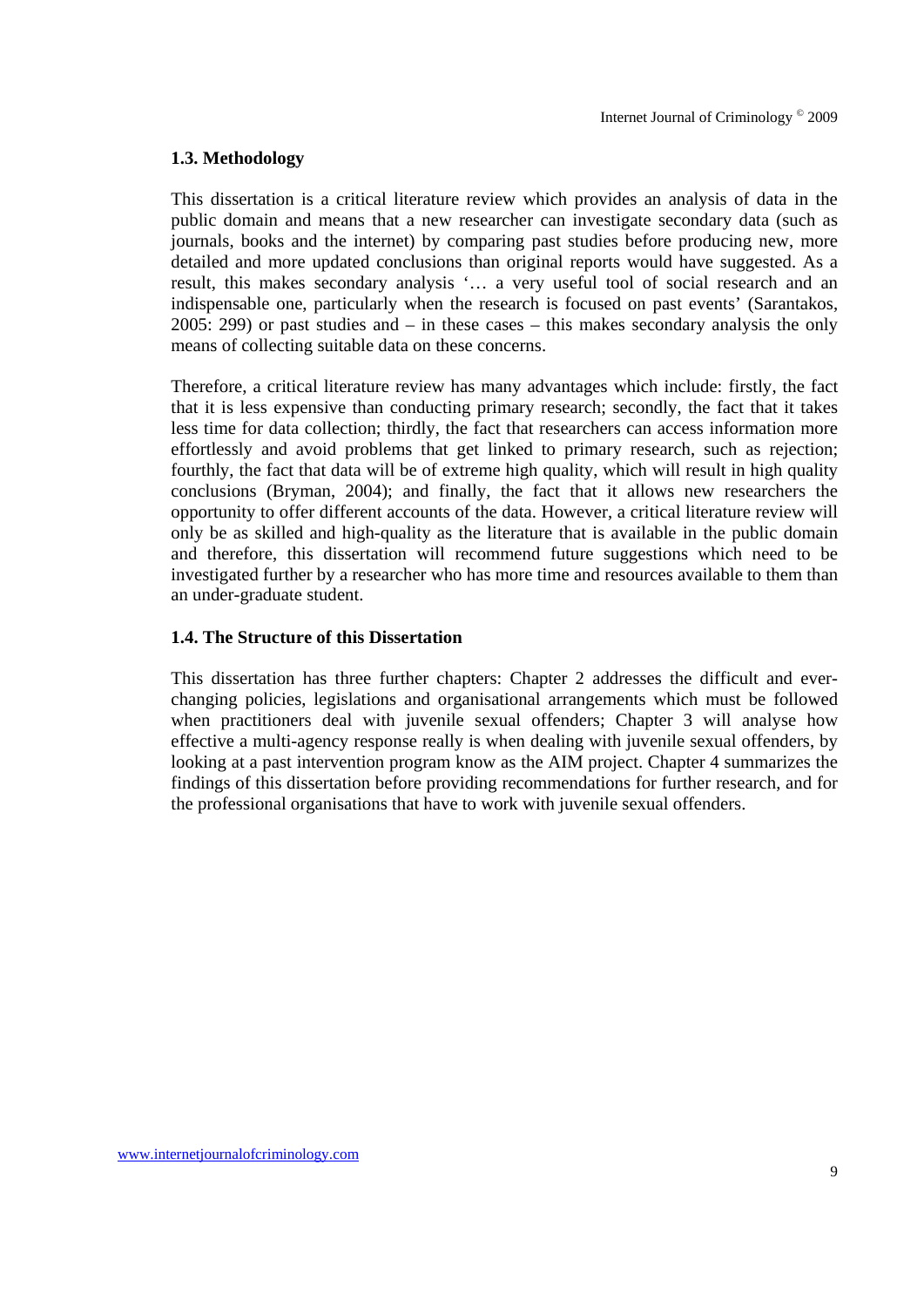# **Chapter 2: The Complicated and Ever-Changing Policies, Legislations and Organisational Arrangements**

The preceding chapter showed that the concept of juvenile sexual offenders is, even now, far from understandable. It seems that juvenile sexual offenders confront many practitioners and adult's conceptions about normal childhood sexual development as-well as the basic and dichotomous notions of children, whereby they are either considered as 'innocent victims' or 'immoral and guilty criminals'. This 'splitting' is less clear in the cases of children who are under the age of criminal responsibility, especially as practitioners have argued that children are not deemed liable for their actions and are just in need of care and protection. But, in the cases of those who are criminally responsible, the impact of adult's undecided and often biased attitudes becomes apparent. In fact, these attitudes have presented further problems for those who formulate policies because juvenile sexual offenders are perceived as having 'dual status' (this is where the offender needs both care *and* control) if they are over the age of criminal responsibility and this has created ongoing challenges and tensions in the guidance, legal provisions and organisational arrangements.

Therefore, this chapter will briefly introduce the ever-changing and complex policies, legislations and organisational arrangements which must be considered and followed when practitioners deal with juvenile sexual offenders and there are three vital aims. Firstly, there will be an explanation of how practitioners are bound by policies which relate to the areas of child welfare and protection, and youth justice. Secondly, there will be a clarification of the coordination between the child welfare and protection approach alongside with the youth justice approach, before an explanation of the subject of sexual offending. Thirdly, there will be a clarification of the government's response to dealing with youth crime and how this has influenced practitioners who deal with juvenile sexual offenders. However, it is a useful starting point to simplify the UN Convention on the Rights of the Child because this convection has provided the backdrop to all the further legislations introduced in the UK.

## **2.1. The UN Convention on the Rights of the Child**

The UN Convention on the Rights of the Child was accepted by the UN Assembly in November 1989 and 'it is an international human rights treaty … (Children's Rights Alliance for England, 2007), which includes the full range of human rights (such as civil, political, economic and social rights) for children and young people up to the age of 18 years-old. These rights are set out in 54 articles of the Convention, which have been all designed to create national standards in the organisations suitable to children and young people. These organisations include social services, health care, education and legal and civil services. However, in relation to juvenile sexual offenders, the articles of significant importance are Articles 19, 34 and 37. Article 19 declares that the 'government must do everything to protect children and young people from all forms of violence, abuse, neglect and mistreatment' (ibid); Article 34 demands that the 'government must do everything to protect children from sexual exploitation … and sexual abuse' (ibid); and lastly, Article 37 covers the rights of children in regards to the CJS. In fact, article 37 states that '… imprisonment of children should be used only as a last resort and that where this occurs,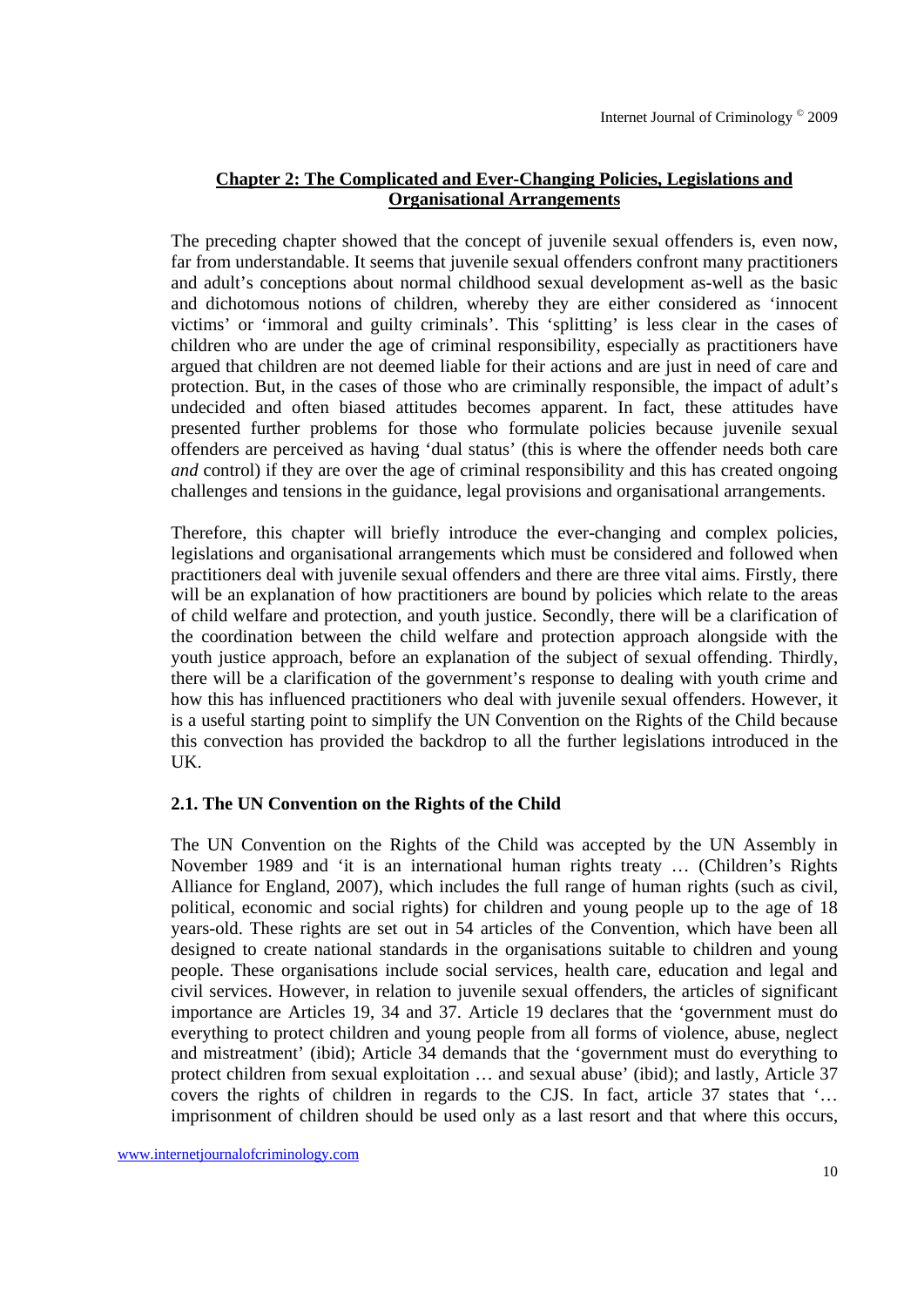children must … be detained separately from adult offenders, must have access to their families and must have prompt access to legal and other assistance' (Masson, 2006: 20). These particular articles and indeed the remaining articles have all '… set baseline standards against which all policy, legislations and services for children and young people who have sexually abused others or who are exhibiting sexually harmful behaviours should be measured' (ibid) and when the UK government became a signatory to this Convention, in 1992, it agreed to provide the UN Committee on the Rights of the Child with a report (every five years) to state how it is meeting the contracts of this Convention.

#### **2.2. Child Welfare and Protection Approach**

Under this approach, there is a vital and central piece of legislation which came into power in November 1991, and this is the Children Act 1989. This act was '… interpreted as a vehicle for children's empowerment …' (Smith and Woodhead, 1999: 23) because it had two essential goals, which were designed to keep children well and safe. These goals included the fact that the child's welfare was of paramount concern and that where possible, any intervention should allow the child to continue living with their family aslong as these were appropriate to the child's needs. The act, itself, '… covers many aspects of public and private childcare law but Sections 17 and 47 and schedule 2 of the Act are particularly relevant in respects of allegations of sexual abuse or harm by children or young people' (Masson, 2006: 22). Section 17 states that every local authority must '… safeguard and promote the welfare of children within their area who are in need … and … promote the upbringing of such children by their families … by providing a range and level of services appropriate to those children's needs' (Office of Public Sector Information, 2009). Section 47 then declares that where local authorities are notified that a child who lives, or is discovered, in their area '… is the subject of an emergency protection order; or … is in police protection; or … have reasonable cause to suspect that a child who lives, or is found, in their area is suffering … (ibid) or is likely to suffer from significant harm then the local authority should make enquiries as they consider essential to allow them to decide what action they should take to safeguard or encourage the child's welfare. Finally in schedule 2 (paragraph 7) it announces that local authorities should take sensible steps to firstly, reduce the needs to bring criminal measures or care in respect to children within its area; secondly, to persuade children within its area to not commit criminal offences; and thirdly, to avoid the need for children within its area to be placed in secure accommodation.

Therefore, it is obvious that '… it would be perfectly possible to deal with all potential or actual instances of sexual abuse by children and young people within the provisions of the Children Act 1989, either to prevent … abuse or to respond to it when it is alleged' (Masson, 2006: 22) and the publication Working Together under the Children Act 1989 proposed this exact course-of-action. But, this publication neglected a crucial factor, the fact that children who were over the age of criminal responsibility would also be subjected to the conditions of the youth justice approach. As a result of this, another publication, Working Together, was published, which attempted to correct this problem and it also sought to deal with the growing concern that local authorities were spending most of their resources on investigations of child abuse, instead of assisting all children and families in hardship. In fact, this publication and it's associated 'Framework for the Assessment of Children in Need and their Families' sought to rebalance the work of child welfare and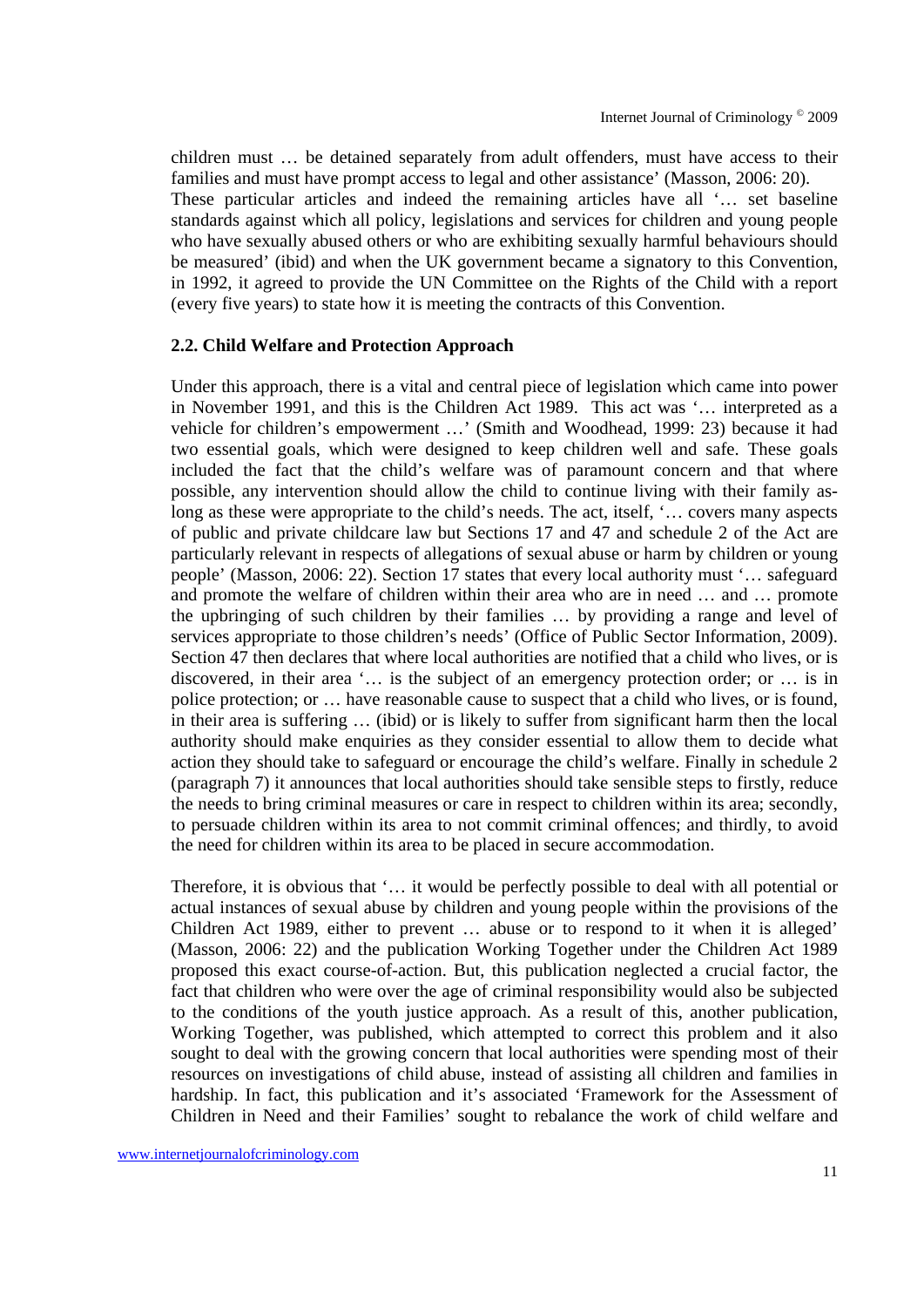protection, by directing more resources and '… efforts on supporting children in need and their families through the provision of flexible and non-stigmatising services' (ibid). This, of course, is all creditable but it can be argued that the notions of harm and risk have been removed from the agenda, and these notions are of significant value in the evaluation of children and young people with sexually abusive behaviour.

#### **2.3. Youth Justice Approach**

In conjunction with the developments in the child welfare and protection approach, there has also been a radical reversal in regards to the youth justice approach and this has significantly impacted on the development of services for children and young people who have sexually abused others. In fact, at the start of the 1990s, the approach to youth crime was normally diversionary in emphasis and promoted decriminalisation, the diversion from court processes and the use of more community sentences. This diversion existed for two main purposes. Firstly, practitioners claimed that '… prosecution should only be used only as a last resort, with a greater use of cautioning to avoid net-widening' (Gelsthorpe and Morris, 1994 cited in Hopkins Burke, 2008: 72); and secondly, specialists also wanted to reduce the costs in court processing and custody, especially when 'in  $1990 - 1$ , it was estimated that keeping an offender in custody for three weeks was more expensive than 12 months of supervision or community service' (Hopkins Burke, 2008: 72). However, this altered drastically in 1998, when the Crime and Disorder Act got passed into law, following '… the Audit Commission's 1998 Report *Misspent Youth '98: The Challenge for Youth Justice* and the publication of the government White Paper *No More Excuses* …' (Masson, 2006: 23). This White Paper recommended a clear approach to avoid both offending and reoffending by making offenders face up to their behaviour and take responsibility for their actions. It also encouraged the need for a better partnership between the different organisations to deliver a quicker and superior system and therefore the thrust was '… on interventionist and not diversionary approaches' (Calder, 2002: 280). This was a concept which got fully implemented by the 1998 Act and the legislation had been designed to provide a more punishment oriented approach to crime. In actual fact, the Act abolished the presumption that children under fourteen did not know right from wrong (Doli Incapax) and also stated '… a new framework for the governance of youth crime' (Gray, 2005: 939). This included new measures such as: the quicker processing of offenders, the greater use of secure accommodation, the use of more tagging for relentless offenders, the series of new orders (for example, curfew and reparation orders) and the introduction of reprimands and final warning instead of cautions.

More importantly, the 1998 Act introduced Youth Offending Teams (YOTs) in every local area to deal with youth crime, including juvenile sexual offenders. These YOTs '… are made up of representatives from the police, Probation Service, social services, health, education, drugs and alcohol misuse and housing officers' (Youth Justice Board, 2009) and 'because the YOT incorporates representatives from a wide range of services, it can respond to the needs of young offenders in a comprehensive way' (ibid). This is normally through a national assessment, which allows practitioners the chance to identify '… the specific problems that make the young person offend as well as measuring the risk they pose to others' (ibid), before identifying '… suitable programmes to address the needs of the young person with the intention of preventing further offending' (ibid). It is important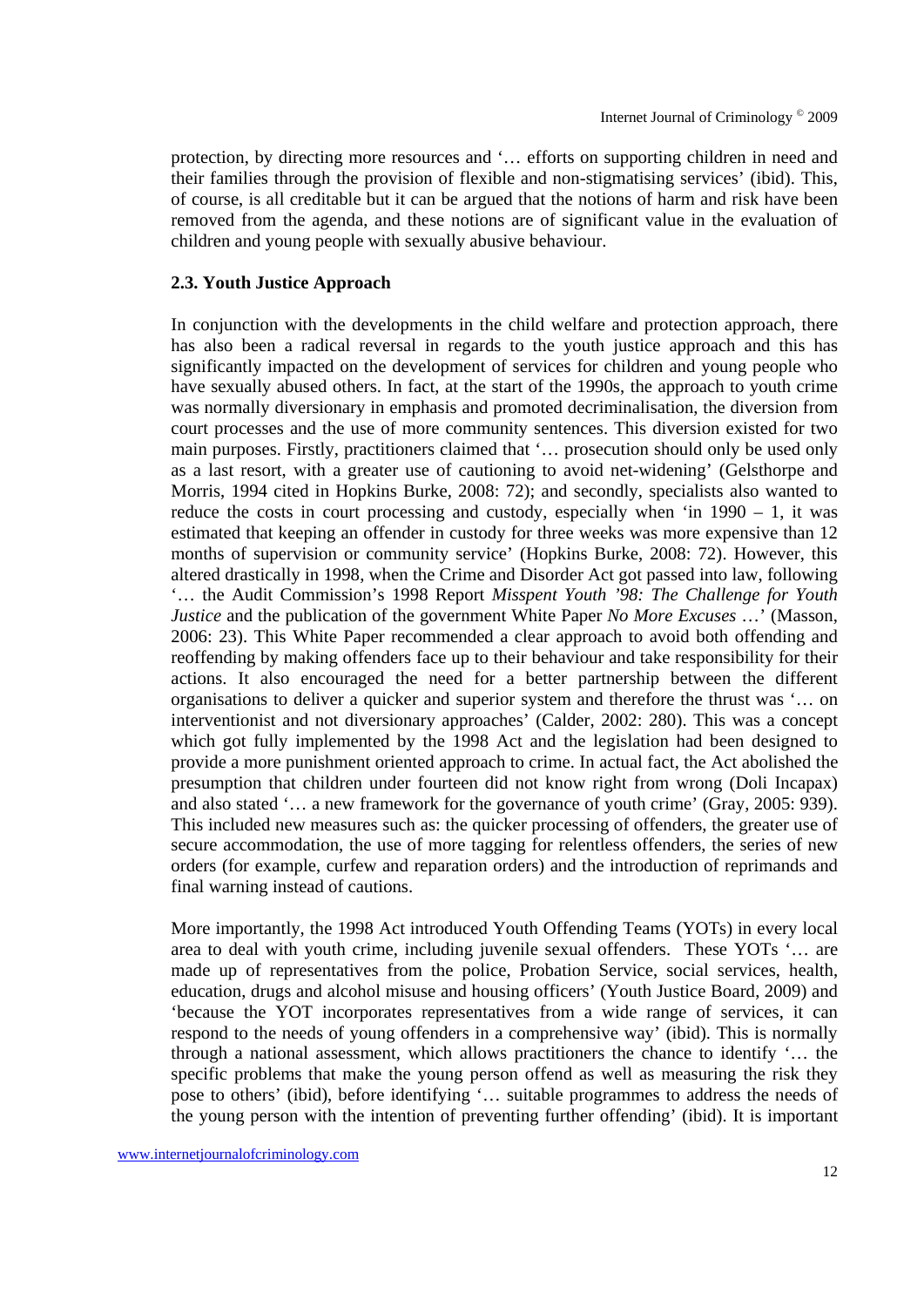to note here, that the 1998 act, also created the national Youth Justice Board (YJB) and 'the YJB oversees the youth justice system in England and Wales' (Youth Justice Board, 2009) by providing national standards and inspections, grants to local authorities and funding of developmental projects. These projects relate specifically to juvenile sexual offenders and one of these projects was the AIM project, which will discussed and explained in Chapter 3 of this dissertation.

## **2.4. The Coordination of the Child Welfare and Youth Justice Approach**

It should be apparent now, that in the cases of children and young people over the age of 10 who have sexually abused others, the agencies that are most closely associated to the child welfare and protection approach (for example, social services) should now make links and collaborate with YOTs. This was recognised in the publication Working Together (Department of Health, 1999) and this publication acknowledged the need for agencies across child welfare and youth justice approaches to coordinate together in the development of suitable methods of response. In fact, in relation to juvenile sexual offenders, the publication stated '… that child welfare agencies and YOTs must together address the task of putting an operational framework in place so that cases of children and young people who have sexually abused can be assessed and managed effectively' (Masson, 2006: 24). Therefore, this means that child welfare and youth justice agencies must consult one another in advance about making any decisions regarding criminal procedures, child protection conferences, or action plans which address the young person's welfare and abusive behaviour. As a result, this means that this multi-agency response can allow juvenile sexual offenders a chance to experience an appropriate level of care and protection; alongside with the intervention needed to alter their behaviour, particularly as juvenile sexual offenders suffer from a range of developmental, family and relationship problems.

## **2.5. Sexual Offending**

As if work to establish services for children and young people who have sexually abused was not complex and confusing enough, practitioners now also have to deal with the expansion of policies and legislations, in regards to the general area of sexual offending. In fact, following professional concerns, media publicity and public anger about adult sexual offenders and paedophiles, the Sex Offender Act was passed in 1997 followed by the implementation of the Sexual Offences Act in 2003. These acts have impacted significantly on all sexual offenders, including juvenile sexual offenders, because these offenders are now placed on a sex offender registration and receive schedule 1 status. As a result of this status, every sexual offender must '… register with the police in the area in which they live, and … provide and keep up to date information about their whereabouts' (Longo and Calder, 2005: 335). This means that the police have the chance to '… undertake risk assessment of all convicted sex offenders living in the community and … monitor the activities of those who are considered to represent a significant risk' (ibid). However, in relation to juvenile sexual offenders, critics have argued that there are a number of problems associated to the sex offender registration and these include: firstly, the fact that the registration cannot prevent future sex crimes; secondly, the fact that the register provides the general public with a false sense of security and safety; and finally, the fact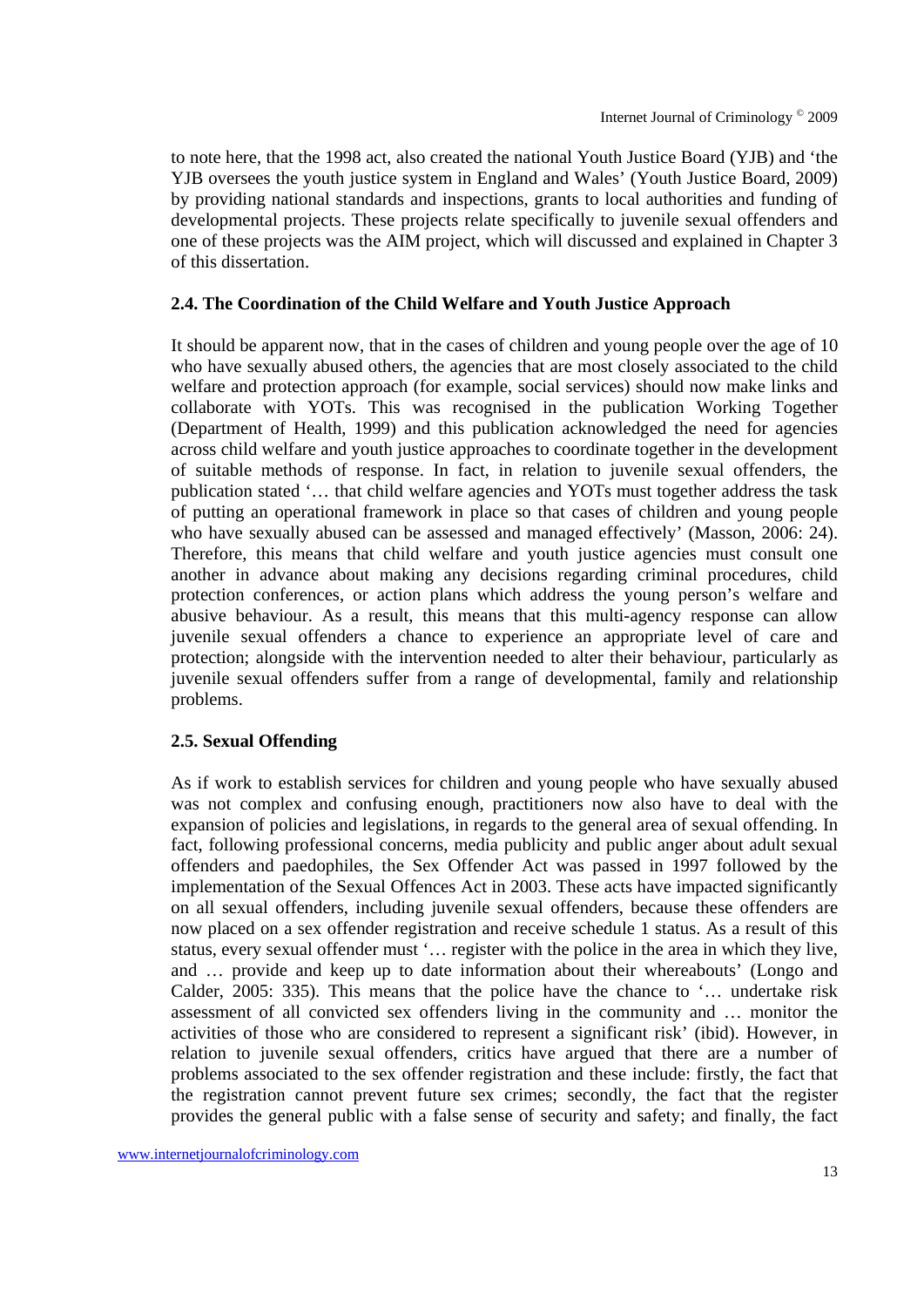that the registration damages many lives, including the juvenile sexual offender and those linked to the offender (for example, the offender's family). Thus, these critics are basically arguing that no law can stop this behaviour and that '… these laws may go on to not only damage these young lives, but also further delay their individual potential for healthy recovery' (ibid: 340).

Additionally, a further piece of legislation - the Criminal Justice Act 2003 - has launched local multi-agency public protection arrangements (MAPPAs) which have been designed to ensure the close monitoring of registered sexual offenders, in their local area. This will include juvenile sexual offenders because a wide range of services (including the police, YOTs, children services, probation and prison services) coordinate together to safeguard the public, '… minimise the risk posed by the offender and reduce the chances of reoffending' (MAPPA, 2007/08). In other words, all of these legislations are another forum to which juvenile sexual offenders are subjected.

# **2.6. More Policies, More Confusing Legislations**

The different policies, legislations and organisational arrangements in the diverse areas of child welfare and protection, youth justice and sexual offending have all demanded important responses from the practitioners and organisations that deal with juvenile sexual offenders. But, regardless of this, even more publications and legislations have emerged which serve to confuse this complex matter further, by providing future recommendations in regards to the future development of services for juvenile sexual offenders. In fact, the paper 'I think I might need some more help with this problem …' (Lovell, 2002) reviewed the essential troubles with the current system for responding to juvenile sexual offenders and concluded that while there had been some progress in policies and practices, '… the lack of a joined-up, strategic approach by government has resulted in poor co-ordination and inadequate service provision' (Lovell, 2006) for juvenile sexual offenders. This, ultimately, means that the majority of juvenile sexual offenders are not receiving the type of support they require. As a result, the government responded by introducing some new initiatives (for example Sure Start and Children's Trusts) and these initiatives increased '… the potential number of agencies and organisational arrangements which must be included in the network aimed at safeguarding and promoting the welfare of children and young people, including those sexually abused or sexually abusing …' (Masson, 2006: 27) and the difficulty of the work involved.

But, more importantly, following the death of Victoria Climbie who '… died in February 2000 after a horrific catalogue of abuse by her guardians' (AOL News, 2008), Lord Laming presented a report into the state of services for the safeguarding of children in need and at risk of harm. This resulted in the government producing the Green Paper, Every Child Matters (Every Child Matters, 2003) and this paper admitted dreadful flaws in the case of Climbie. It stated that '… the fact that a child like Victoria Climbie can still suffer almost unimaginable cruelty to the point of eventually losing her life shows that things are still very far from right' (ibid: 1) and because of this, a new range of procedures were pioneered to improve children's services. For example, the government wanted to ensure that intervention occurred before situations reached boiling-point and they also wanted to prevent children from falling through the net. Following this publication, the government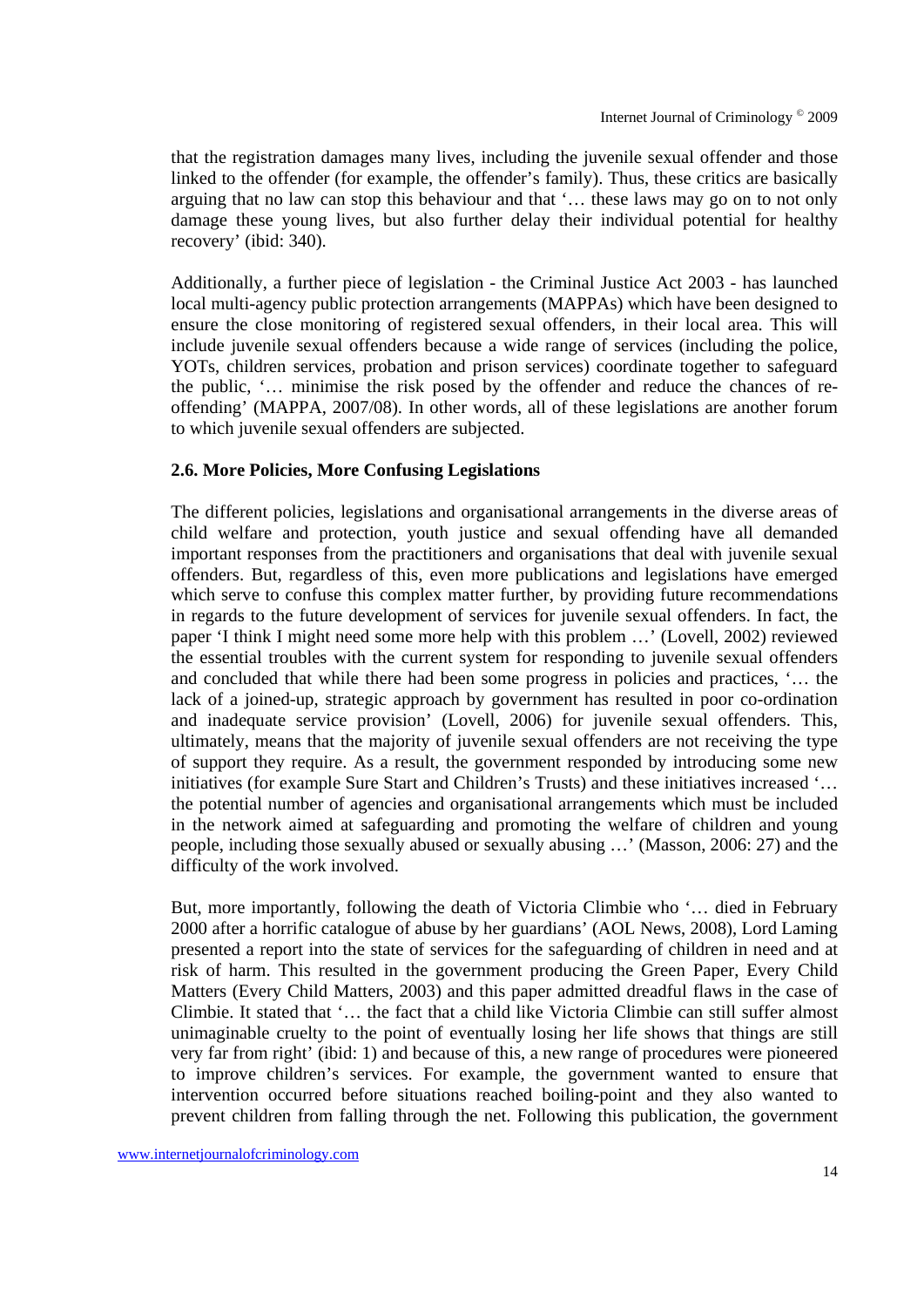then introduced the response to the Green Paper which was entitled Every Child Matters: Next Steps (Every Child Matters, 2004) and they also implemented the Children Act 2004. This act pushed forward the main proposals of the Green Paper, encouraged the better accountability of the key organisations so that the common goal was to improve the wellbeing of children and young people, and appointed a children's commissioner for England. Two years later, in 2006, the government offered another edition of Working Together (HM Government, 2006) and this document set out '… how organisations should work together to safeguard and promote the welfare of children' (ibid: 9). This, of course, has significantly impacted upon juvenile sexual offenders because the document has declared that there should be a co-ordinated response of all children's services alongside with youth justice and other agencies, that '… the needs of children and young people who abuse others should be considered separately from the needs of their victims …' (ibid: 200) and that assessments should be conducted in every case, especially as many of these children have unmet developmental needs and more specific needs arising from their behaviour. However, all of these new improvements '… are requiring local areas to re-position themselves in line with government expectations, possibly putting at risk the relatively fragile arrangements already in existence, particularly in relation to children and young people who have sexually abused others …' (Masson, 2006: 27-28). The government has also admitted that they missed a crucial opportunity, to combine the policies and services for children and young people who are in need of both care *and* control, when the document Every Child Matters was published individually from the companion document Youth Justice – The Next Steps (Home Office, 2003). But, since then, the documents Every Child Matters: Change for Children in the Criminal Justice System (Home Office, 2004) and the Green Paper, Youth Matters (Department for Children, Schools and Families, 2005) have attempted to rectify this problem by demonstrating that a much more integrated approach is needed to deal with the needs of all youths, including those who have serious problems.

Therefore, it appears that the government has accepted that juvenile sexual offenders need this crucial balance of care *and* control. However, despite this, it has become apparent that there has been a paradigm shift in the criminal process, which sees the concept of the 'old penology' (this is where the individual offender gets punished) transform into the concept of the 'new penology' (this is where the groups, who are risk of offending, are identified, classified and managed). This shift has affected juvenile sexual offenders to their detriment, particularly as several documents have displaced the 'need' and welfare considerations. For example, juvenile sexual offenders are automatically placed on the sex offender registration and obtain schedule 1 status. But, this status and indeed the sex offender registration, itself, is primarily concerned with the risk that this group poses to society. This means that many juvenile sexual offenders' lives are damaged because there is no longer the balance of care *and* control. As a result, practitioners will not only have to handle the ambiguity of negotiating very diverse policies and legislations, but they will also have to deal with the emergence of this new penology and this could put at danger the delicate arrangements already in place for juvenile sexual offenders. This notion of risk can be seen in the multiagency response and this will become apparent as the next chapter (Chapter 3) explains a multi-agency response, which is known as the AIM project.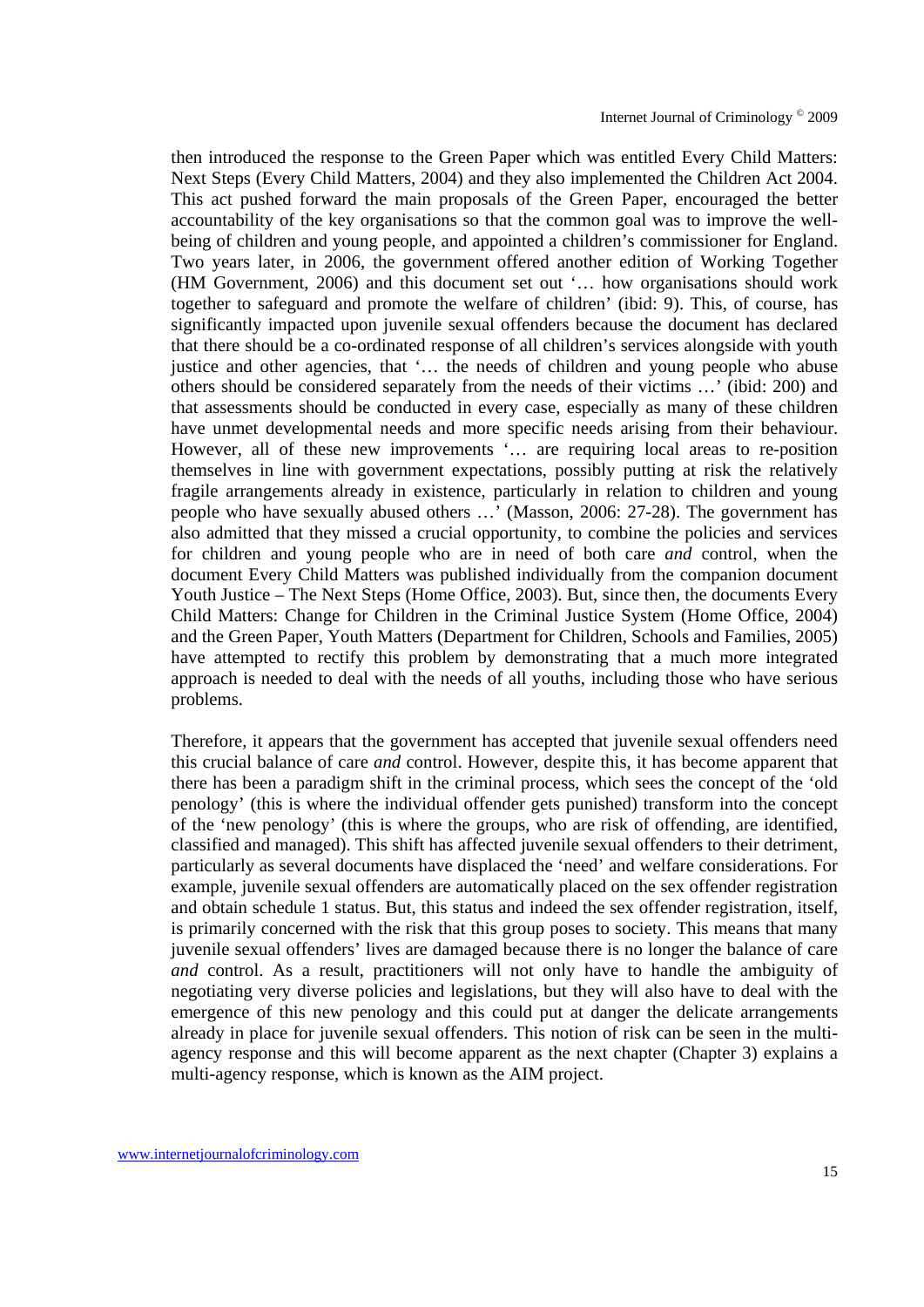# **Chapter 3: The AIM Project**

The previous chapter illustrated that professional organisations – who are liable for juvenile sexual offenders - have to negotiate complex policies and legislations, which have descended upon them from the government and which they are forced to uphold. But, regardless of this, it has now become apparent that these policies have created and coordinated a multi-agency response to deal with the matter of juvenile sexual offenders more efficiently and effectively. Therefore, this chapter has been designed to explore how successful a multi-agency response really is, by analysing a past response known as the AIM (Assessment Intervention Moving-on) project.

## **3.1. An Overview of the AIM Project**

A study which was conducted by the Youth Justice Board, in 1998, identified and confirmed what working practices existed for juvenile sexual offenders and the study identified five problematic issues. Firstly, there was in-adequate training for practitioners who worked with juvenile sexual offenders; secondly, there was a lack of access to the relevant services; thirdly, there was poor monitoring and no long-term follow up of outcomes; fourthly, it was left to "interested" workers to deal with juvenile sexual offenders and this caused further problems (i.e. if these workers left); and fifthly, there was a lack of equal opportunities and anti-discrimination policies for juvenile sexual offenders. As a result, '… a multi-agency group of experienced managers in Greater Manchester, committed to developing this area of practice, established a steering group' (Morrison and Henniker, 2006: 31) and this steering group submitted an application for developmental funding from the Youth Justice Board. The group was, eventually, awarded pathway status in the recognition of its commitment for ground-breaking and effective multi-agency responses to tackling youth crime and this award brought money to the YOTs, with which they funded the AIM project.

The AIM project '… represents one of the largest whole system developments in the UK …' (ibid) and it includes the key organisations, who deal with juvenile sexual offenders, such as social services, YOTs, the NSPCC, mental health teams and the police. The project, itself, has the overall purpose of developing and maintaining clear, consistent inter-agency assessments and treatment responses for juvenile sexual offenders and this goal is achieved by practitioners following a specific framework. In fact, this framework allows specialists the chance '… to open a dialogue between partner assessors, young people and their families ...' (Griffin and Beech, 2004) by offering practice proposals for assessors, supporting decision-making about the intervention or disposals and increasing practitioner's confidence when working with juvenile sexual offenders. The framework has ten vital steps, which have been designed '… to assist and encourage practitioners to gather and analyse information that is relevant to the concerns posed by the young person and their strengths or needs' (ibid). These ten steps are:

- 1. To identify the assessors, consultants and dates needed for the completion of the report and to discuss the multi-disciplinary meeting;
- 2. To watch the victim's interview or read the victim's statement;
- 3. To listen to the young person's interview or any other explanation given by the young person in regards to their behaviour;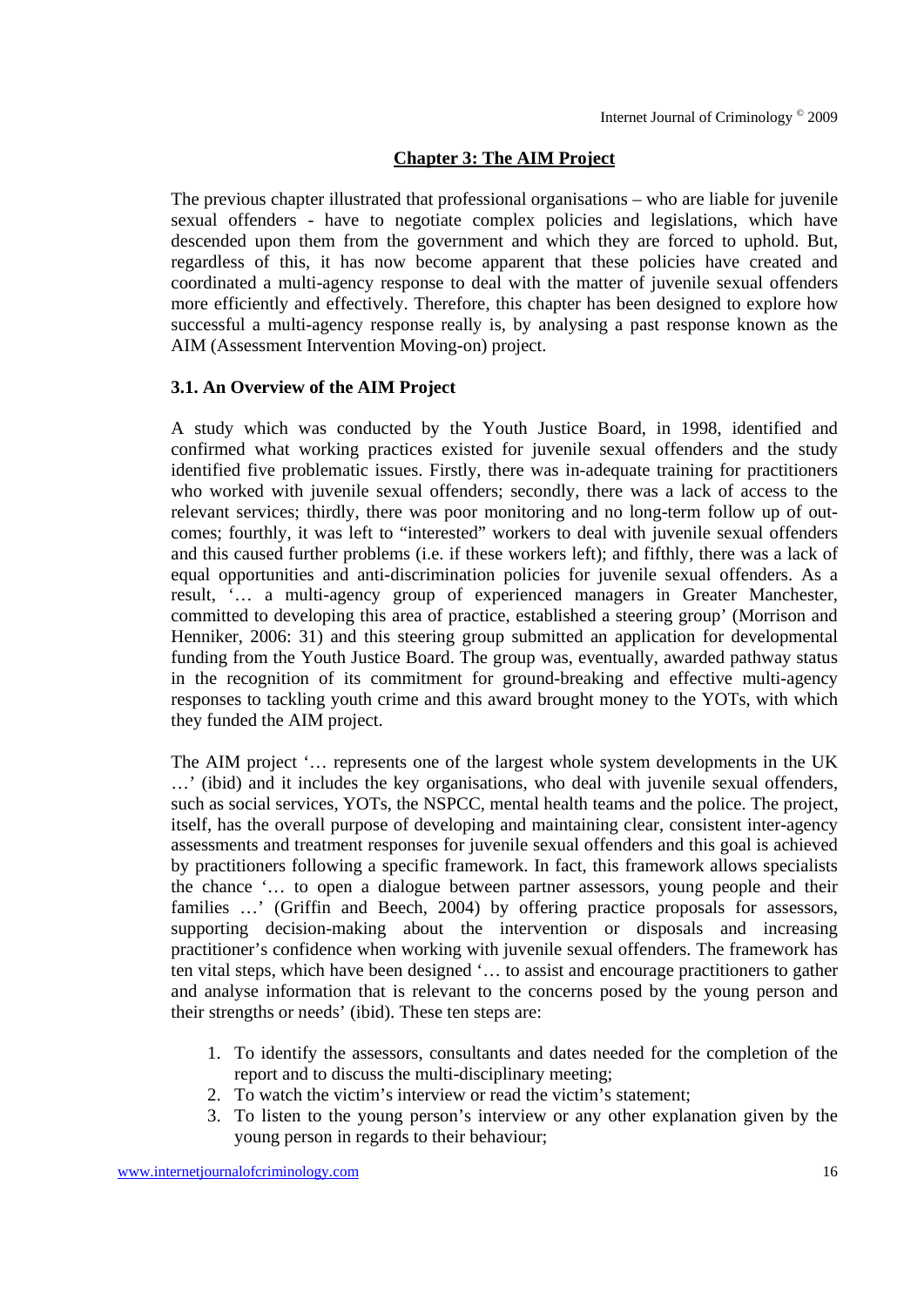- 4. To read the relevant files and collect any other information that is detained by other professionals;
- 5. To use the AIM project assessment model to identify what is known and not known;
- 6. To plan the interview with the young person and their family, aiming to provide any absent information and prepare them for the assessment process;
- 7. To interview the young person;
- 8. To interview the young person's family;
- 9. To draw conclusions about the young person's risk, needs, ability to change and the amount of support the family can provide the young offender; and
- 10. To take the completed report to the multi-disciplinary meeting.

These ten different steps '… seek to ensure that regardless of which agency or local authority identifies a child or young person with sexually harmful behaviour, the case will receive a standard multi-agency response' (Morrison and Henniker, 2006: 34) and this framework, essentially, provides the structure for the AIM assessment. However, it is important to state here, that the framework exists within a restricted timespan, particularly for the referrals from the criminal justice route as these referrals are limited to a 28-day agreed police bail period.

#### **3.2. The AIM Assessment**

There are currently two national assessments which help practitioners to manage young offenders and these are Asset (Home Office, 2000) and the Framework for the Assessment of Children in Need and their Families (Department of Health, Department for Education and Employment, Home Office, 2000). These assessments are essential as they allow professional organisations the chance to identify specific factors which link to the young offender, such as developmental issues and risk levels. However, these assessments do not provide practitioners with a correct language or a suitable understanding of the issue of sexual abuse. The AIM project has thus attempted to draw on the domains of these national assessments, by providing guidelines to practitioners from a wide range of agencies (such as; YOTs, the police and social services) with a familiar language and a combined approach to tackling sexually harmful behaviours, and this can be observed in the assessment model.

The assessment model was based and developed on the work of Gail Ryan (1999) and it '… sought to develop a continuum of responses ranging from early community based intervention with low concern cases to intensive work with the most high concern groups …' (Morrison and Henniker, 2006: 34). The model, itself, is shown as a pyramid (see Appendix B) with the levels of responses being linked to a mixture of strengths, concerns and struggles in each young person's situation. There are four levels in total:

**Level One** 

There is an early appearance of non-aggressive sexually inappropriate behaviour and 'the intervention here is of an educational and support nature, in which practitioners help parents manage the emotional crisis and provide them with information and counselling … to work through with the child, focusing on issues of consent, empathy and boundaries' (ibid: 36).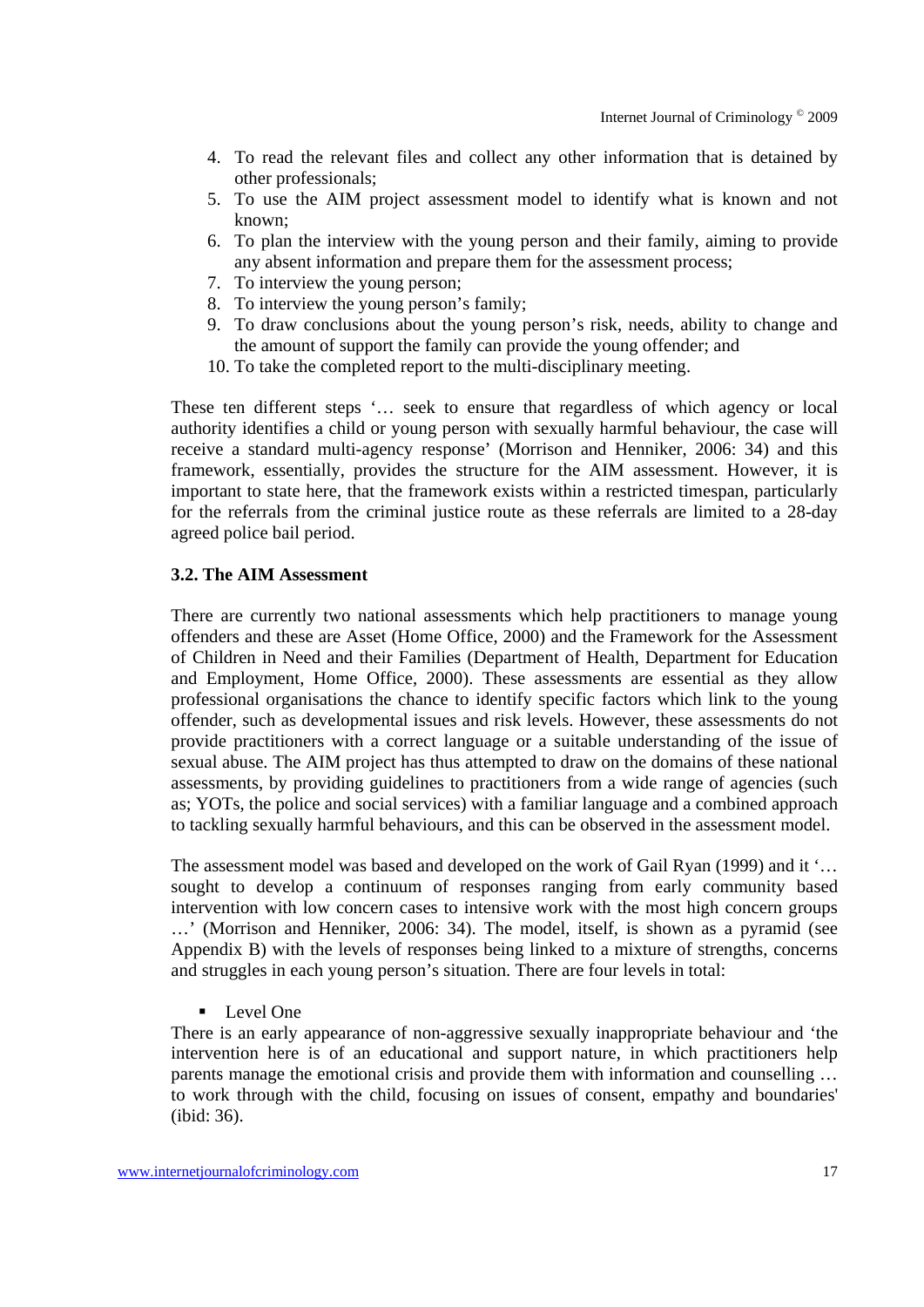## $\blacksquare$  Level Two

There is a 'referral to a psycho-educational group for parents where there have been more concerning sexual behaviour problems and where there is a need to bolster parents' skills and commitment' (ibid). There may also be a need for brief, educational work with the young person on issues such as sex education, consent of sex and the penalties of abusive behaviour.

## **Level Three**

There are referrals to more community-based treatment programmes and this will involve both the young person and the young person's parents.

**Level Four** 

There is a 'referral to a specialist community/residential programme for the most complex and high-concern group where there are multiple problems and serious abusive behaviours' (ibid).

These four different levels allow practitioners the opportunity to '… form opinions and recommendations based on information they have collected or what is clinically/empirically known to them' (Griffin and Beech, 2004). Practitioners will then use a separate tool to analyse the levels of concern and the degrees of strengths which are unique to the young person and the more information that practitioners can collect, then the more accurate the model is. However, it is important to note here, that practitioners are prevented from making assumptions about the young person and should instead only apply factors from the scale to the young person when they know them to be true. This separate tool is known as the Outcome Grid (see Figure 3.1).



Figure 3.1 - The Outcome Grid (Youth Justice Board, 2009)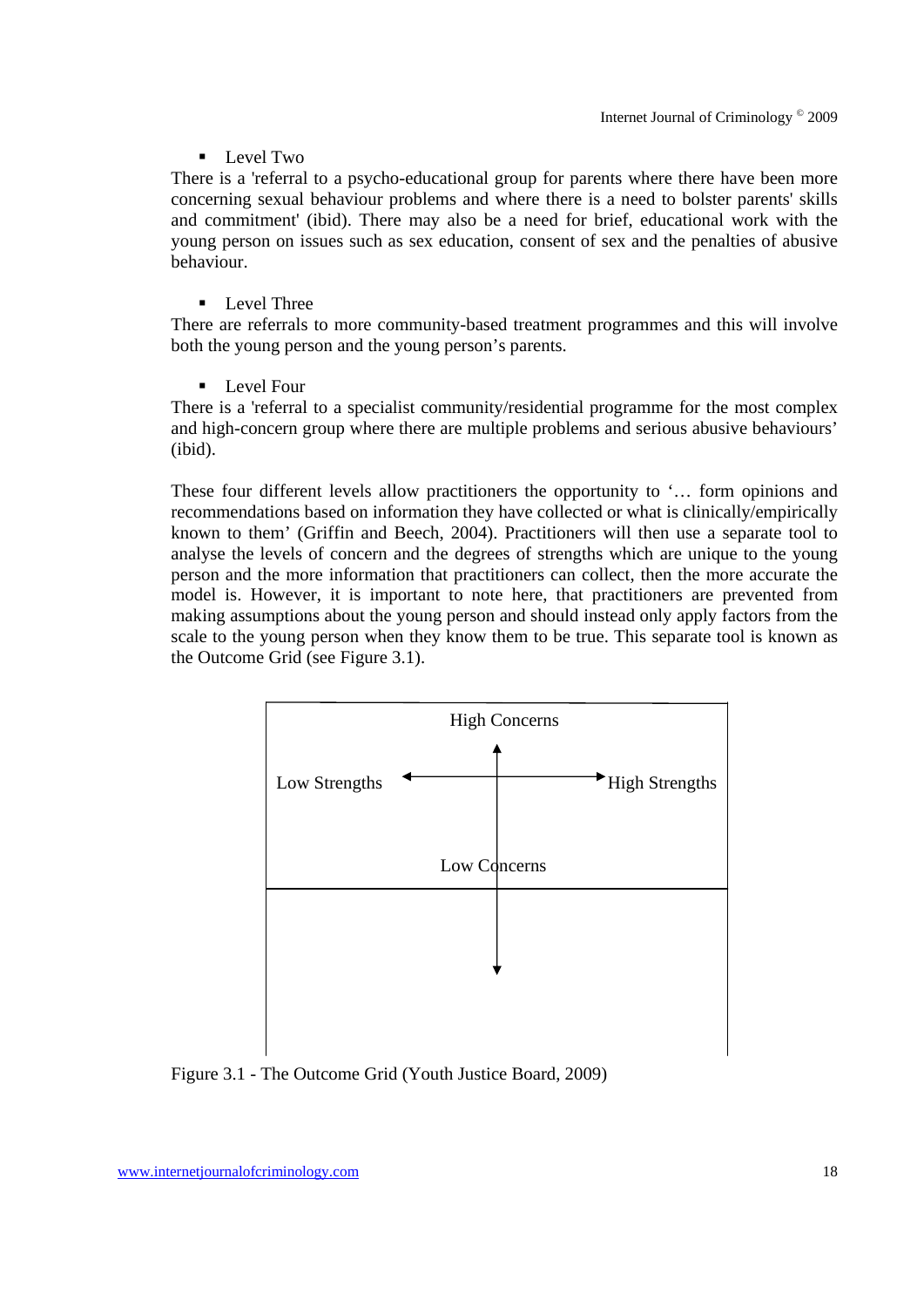When practitioners use this grid, there is a scoring system and the number of factors which apply to the young person and their situation (in each column) are calculated. But, 'a score is only provided for those factors which apply and once the continuums of 'strengths' and 'concerns' have been scored, the young person's characteristics are plotted on an outcome matrix ...' (ibid) in an attempt to inform appropriate treatments or sanctions for the young person (see Appendix C for the AIM Outcome Matrix).

# **3.3. An Evaluation of the AIM Project**

In 2004, there was a two-year evaluation of the AIM project which was financed by the Youth Justice Board, and the overall purpose of the evaluation was '… to evaluate the effectiveness of the AIM framework' (Griffin and Beech, 2004). The evaluation also had many other goals which included; evaluating the usefulness of the AIM model, assessing the levels of accuracy concerning the continuums and the outcome matrix, and recognising how the ten step framework is used in procedure and how it affects practitioners. The evaluation declared that the AIM project has five specific strengths:

- 1. that the AIM assessment procedure has achieved all of the overall objectives;
- 2. that the AIM framework has significantly improved policy and practice, in dealing with young people who demonstrate sexually inappropriate behaviour;
- 3. that practitioners have been trained successfully to use the AIM project and this was helped by the fact that the process was recognisable to practitioners, as the assessment model was based on the current national assessments;
- 4. that these frameworks have helped practitioners to realise that these young people have more in common with other troubled young people than initially presumed, and this will help to reduce the anxiety and/or isolation which can result in over-orunder estimating the risks of these young people; and
- 5. that the AIM assessment has increased the cooperation of an inter-agency response.

However, despite these strengths, the evaluation has also concluded three crucial criticisms and the first relates to the inter-agency response. In fact, '… inter-agency working is still problematic for reasons that go beyond the scope of the AIM project' (ibid) and some of these reasons include poor shift patterns, extensive work loads and a lack of entrance to the different but relevant organisations. The second criticism is that the project had not helped with young people in temporary care or dual environments (this is where the young person lives at home with his mum, but will visit with his dad at the weekends or vice versa) and the last criticism is that the project had wrong timescales, which some felt was unacceptable on the young person. As a result of these criticisms, the evaluation has made several recommendations. Firstly, that the project needed to provide permanent training and support for practitioners; secondly, that the project should provide assistance on the quality and quantity of the report; thirdly, that there needs to be more support on how to complete the assessment for those in care or dual environments; fourthly, that the abilities of practitioners need to be continually enhanced in this area of work; and lastly, that the project should consider the possibilities of medium strengths and medium concerns. These recommendations have led to the assessment model being revised and there has been a '… launch of the revised AIM Initial assessment model, now referred to as AIM2' (AIM Project, 2009). However, this new version has yet to be evaluated so it is impossible to comment on how effective this new assessment is when dealing with young people who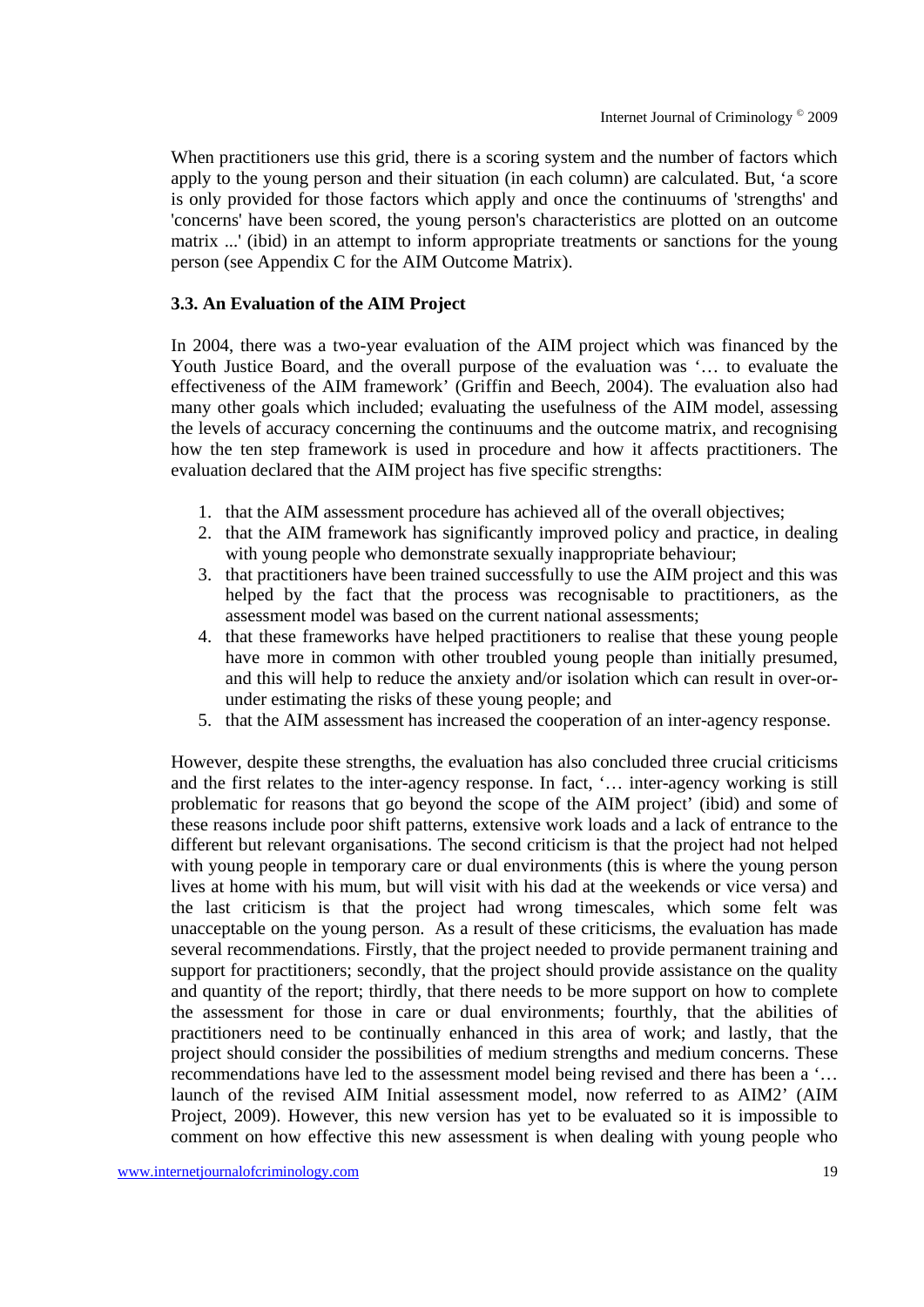show sexually harmful behaviour.

Therefore, this project has developed a national assessment, which has provided a standard multi-agency response to all children and young people who show sexually harmful behaviour. This means that the AIM project has not only tightened-up this multi-agency response, but it has also reduced the risk that these young offenders pose to themselves, others (i.e. possible victims) and society. However, the project has received several criticisms and these have been rectified by a new updated version of the assessment model. But, because this new revised edition has not yet been evaluated, it is extremely hard to comment whether these recommendations have been fully implemented and whether juvenile sexual offenders are receiving the care *and* control that they desperately need.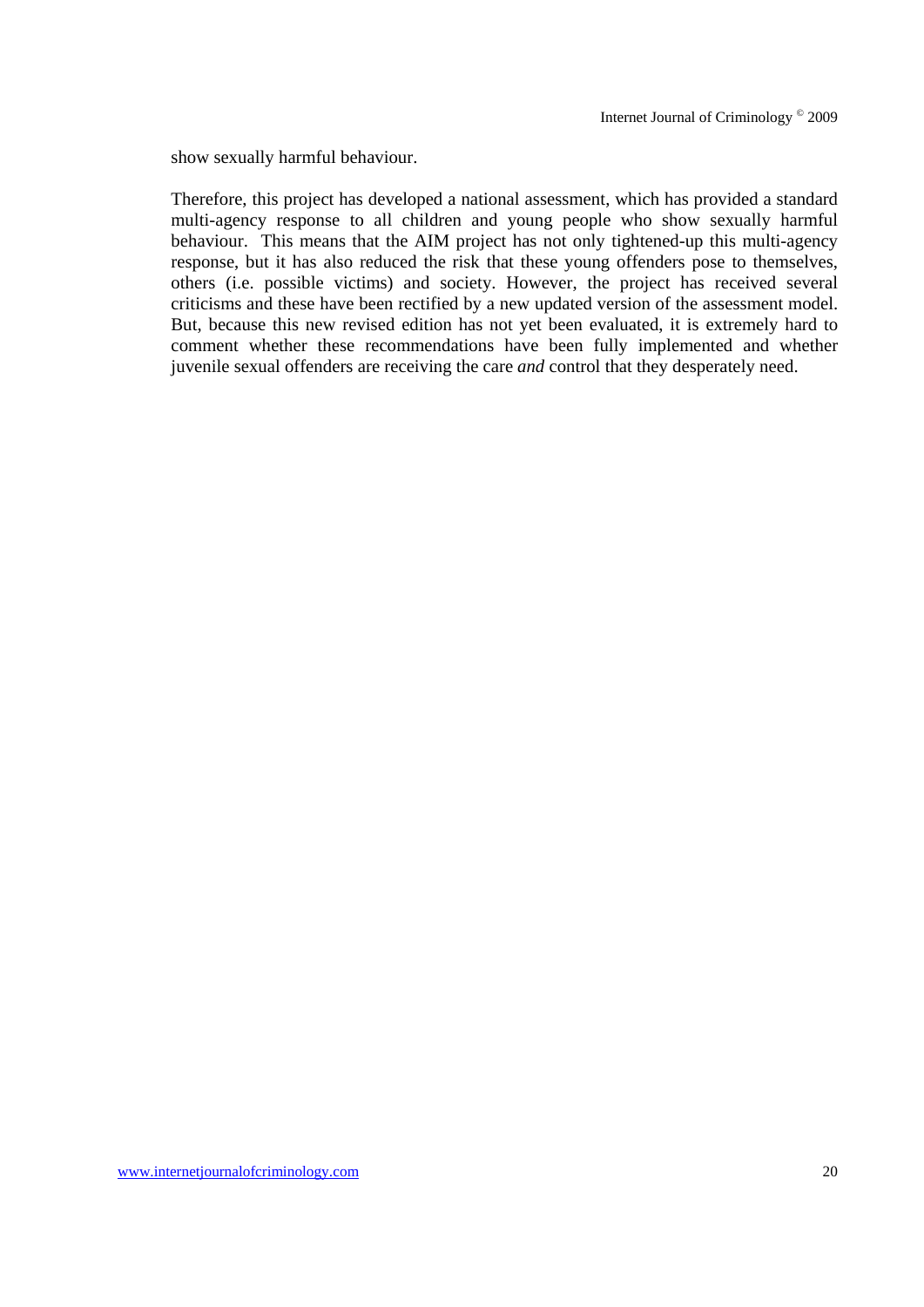## **Chapter 4: Conclusions and Future Recommendations**

Evidently, child sexual assault has advanced dramatically within current society and this can be traced back to the influential work of the women's movement, when the themes of the women's movement allowed survivors with the chance to provide personal accounts of their own experiences of child sexual assault. These accounts, united with the media's influence, allowed society to comprehend that child sexual assault was a serious social problem which had affected thousands of children and would continue doing so, unless suitable action was taken. This resulted in large amounts of research, which attempted to explain the subject of child victims of sexual assault. The research concluded that, in the majority of cases, adult males were guilty for committing these offences against children. However, as society has evolved and research has developed within this area, it has emerged that young perpetrators also commit sexual offences against children (Lovell, 2002) and this has caused various dilemmas within modern society.

The first dilemma links to the fact that juvenile sexual offenders have evoked intense and contradictory reactions (Woods, 2003), with these reactions creating a continuum within society. In fact, many have argued that juvenile sexual offenders should be punished for the crime and receive imprisonment; whereas others have disagreed stating that juvenile sexual offenders are still adolescents so should be managed differently than their elders. However, the government has recently acknowledged that juvenile sexual offenders are different to adult sex offenders and require a multi-agency response (Home Office, 2007), particularly as these young offenders are growing in maturity and are supposedly able to change their behaviour. But, this is where the second dilemma emerges because this multi-agency response has resulted in juvenile sexual offenders needing both care *and* control and this has produced ongoing challenges and tensions in the guidance, legal requirements and organisational arrangements (Masson, 2006). These ongoing challenges and tensions have only been made worse by the fact that the contemporary governmental approach (to tackling youth crime) is based on a punishment oriented response, and this will put at risk the delicate arrangements which are already in place for juvenile sexual offenders.

Therefore, despite the fact that the government has made a positive step in helping to deal with juvenile sexual offenders by this multi-agency response, there still seems to be a great deal of ambiguity around the issue of juvenile sexual offenders. But, the central factor is that society should provide this crucial balance of care *and* control and support as many juvenile sexual offenders as possible, given the terrible consequences should they re-offend within adulthood. As a result, the Home Office and relevant organisations still have a lot of work to do, in order to prove that they are successfully dealing with juvenile sexual offenders. The items for consideration and future recommendations for policy-makers, which need more argument outside the remit of this dissertation, have been suggested based on these conclusions.

## **4.1. Items for Consideration**

 More work needs to be conducted, in regards to the age of criminal responsibility and a decision should be made over whether children really know right from wrong, when they are ten-years old. This links to the concept of 'Doli Incapax' and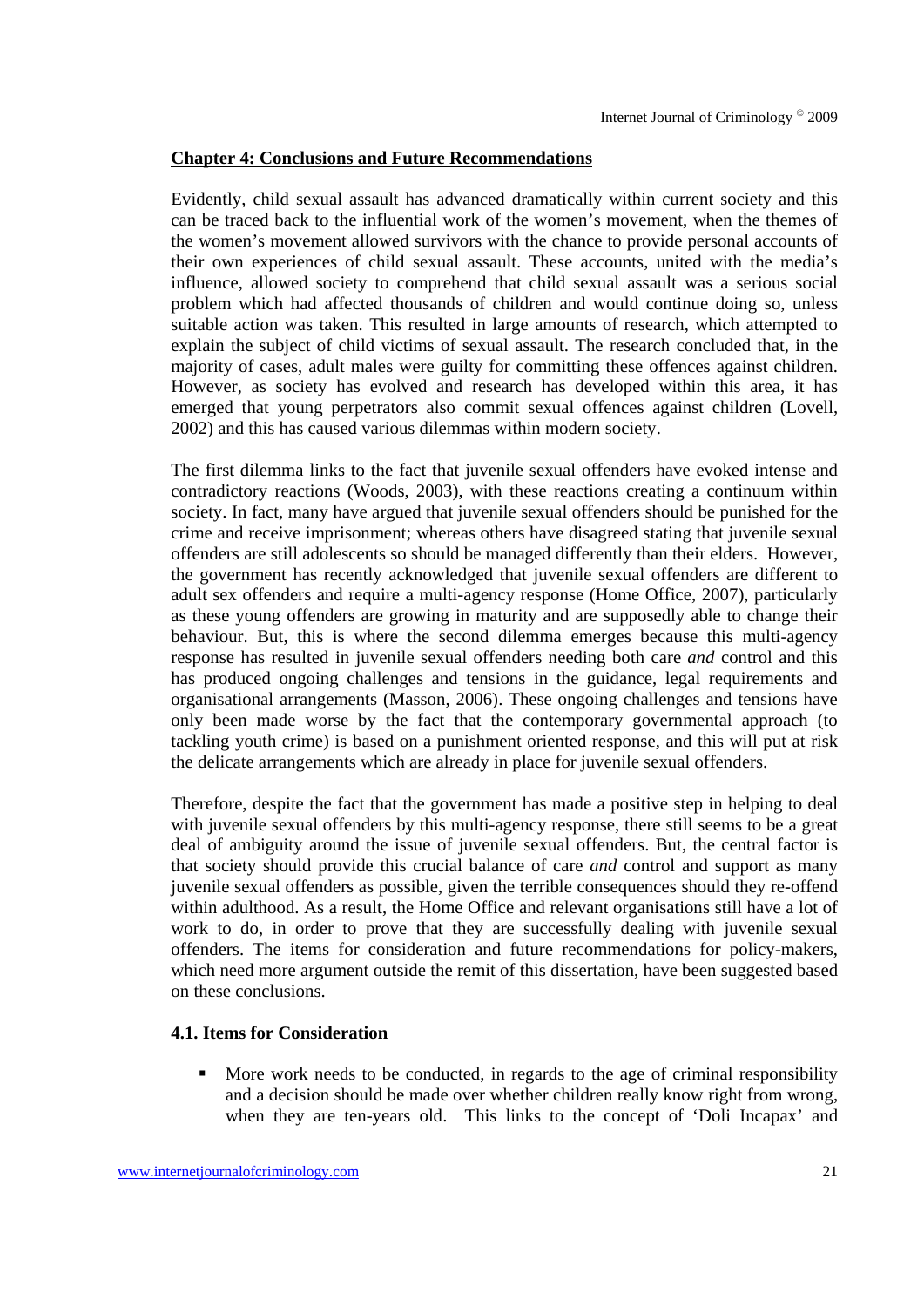questions still remain over whether this assumption (that children do know right from wrong) should have been removed in the Crime and Disorder Act 1998.

- Further effort is needed by professionals to successfully implement this multiagency response because literature has suggested that this multi-agency response is still problematic (Griffin and Beech, 2004). This can severely impact on juvenile sexual offenders, especially when they do not receive the help and support they need and commit more offences in adulthood which means that they may end up unnecessarily in the adult prison system.
- The 'new penology' has resulted in new policies and laws, which are designed to control the risk that certain groups pose to society, e.g. juvenile sexual offenders. But, the government needs to consider the importance of certain policies and laws because some (such as, the sex offender registration) have removed the vital notion of care, from the balance of care *and* control. Therefore, juvenile sexual offenders are affected to their detriment because they are not receiving the care *and* control that they desperately need.

## **4.2. Future Recommendations for Policy-Makers**

- More research needs to be conducted into the areas of juvenile sexual offenders and 'normal' sexual development, as literature has suggested that these matters have been ignored in past studies. This will help practitioners to recognise sexually harmful behaviour and understand the individual needs of the offender, as-well as the more specific needs arising from the offending behaviour.
- There is still an ongoing debate within society, which announces that the age of criminal responsibly is to low. Therefore, more research is needed within this area and this could significantly impact on the multi-agency response, which governs practitioners when they deal with juvenile sexual offenders.
- Research should be carried out, to establish if the AIM2 project has been successful in responding to the recommendations of the AIM project. This research could also help to establish if juvenile sexual offenders are now receiving the care *and* control that they desperately need.
- There needs to be research conducted, which explains what offences in childhood will result in offences in adulthood. This could benefit practitioners, as it will improve the multi-agency response and allow successful intervention to occur within childhood, which could stop further and more harmful offences occurring in adulthood.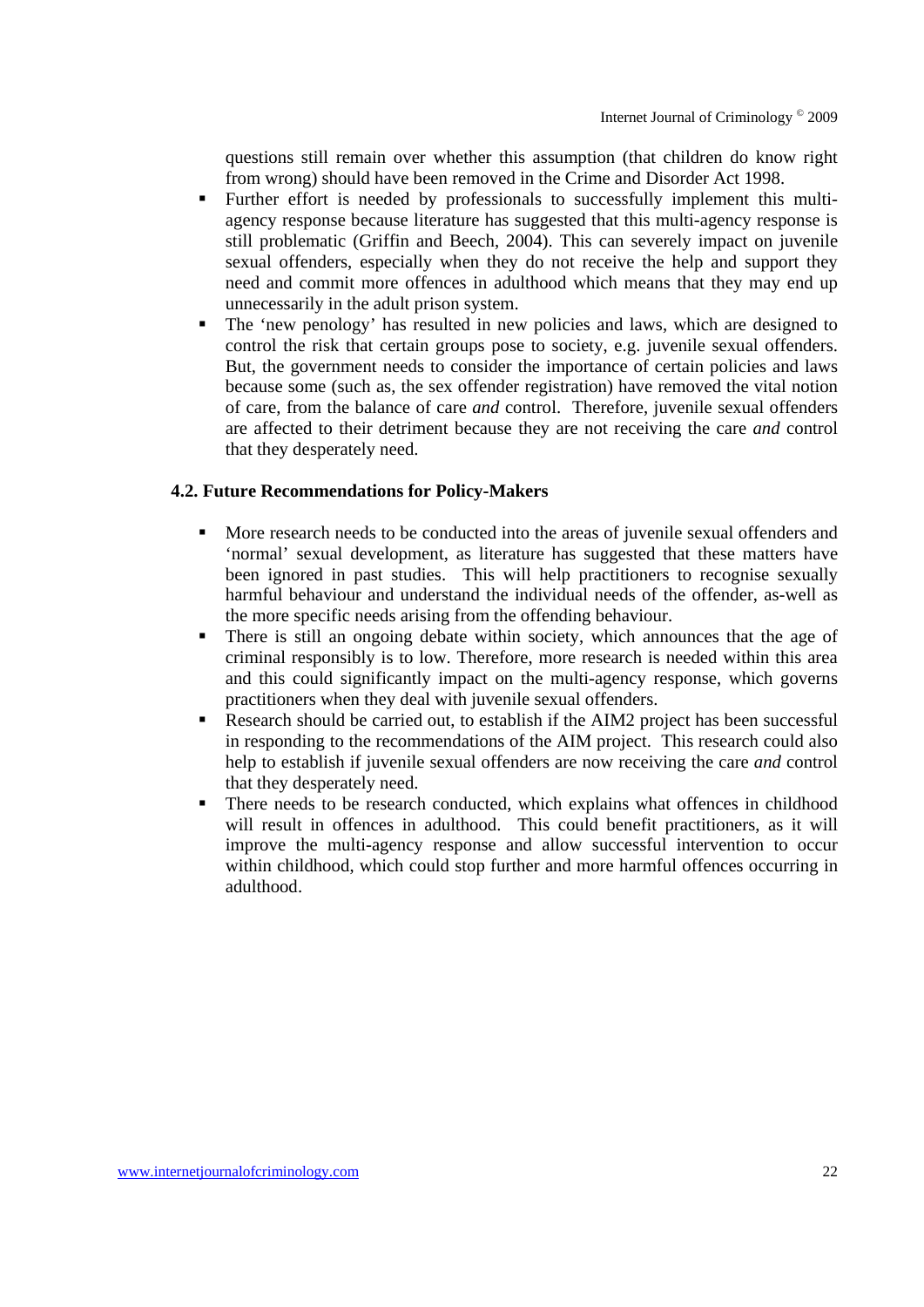# **References**

AIM Project (2009) 'Background', Available at: http://www.aimproject.org.uk/index.php/home/about/background , Accessed: 16/02/09

AOL News (2008) 'Progress after Climbie too slow', Available at: www.news.aol.co.uk/progress-after-climbie-too-slow/article/2008102821170626251904 Accessed: 29/10/08

Banyard, P. and Grayson, A. (2000) *Introducing Psychological Research*, Edition 2, Hampshire: Palgrave Macmillan

Barbaree, H. and Langton, C. (2006) 'The Effects of Child Sexual Abuse and Family Environment', in Barbaree, H. and Marshall, L. (eds) *The Juvenile Sex Offender*, second edition. London: The Guilford Press: 58 – 76

Bryman, A (2004) *Social Research Methods*, second edition. Oxford: Oxford University Press

Burton, D. and Meezan, W. (2005) 'Revisiting Recent Research on Social Learning Theory as an Etiological Proposition for Sexually Abusive Male Adolescents', in Calder, M. (eds) *Children and Young People who Sexually Abuse - New Theory, Research and Practice Developments*. Dorset: Russell House Publishing Ltd: 74 – 84

Calder, M. (2002) 'Structural Changes in the Management of Young People who Sexually Abuse in the UK' in M, Calder (eds) *Young People who Sexually Abuse*, Edition1, Dorset: Russell House Publishing Ltd: pp. 265 – 308

Children's Right Alliance for England (2007) 'Convention on the Rights of the Child', Available at: www.crae.org.uk/rights/uncrc.html , Accessed: 09/09/2008

Davidson, J. (2008) *Child Sexual Abuse - Media Representations and Government Reaction*, first edition. Oxon: Routledge-Cavendish

Department for Children, Schools and Families (2005) 'Youth Matters', Available at: http://publications.dcsf.gov.uk/eOrderingDownload/Cm6629.pdf , Accessed: 22/02/09

Department of Health (1999) *Working Together to Safeguard Children*, London: DOH

Department of Health, Department for Education and Employment, Home Office (2000) *Framework for the Assessment of Children in Need and Their Families*, London: HMSO

Erooga, M. and Masson, H. (2006) 'Children and Young People with Sexually Harmful or Abusive Behaviours', in Erooga, M. and Masson, H. (eds) *Children and Young People Who Sexually Abuse Others*. London: Routledge: 3 – 17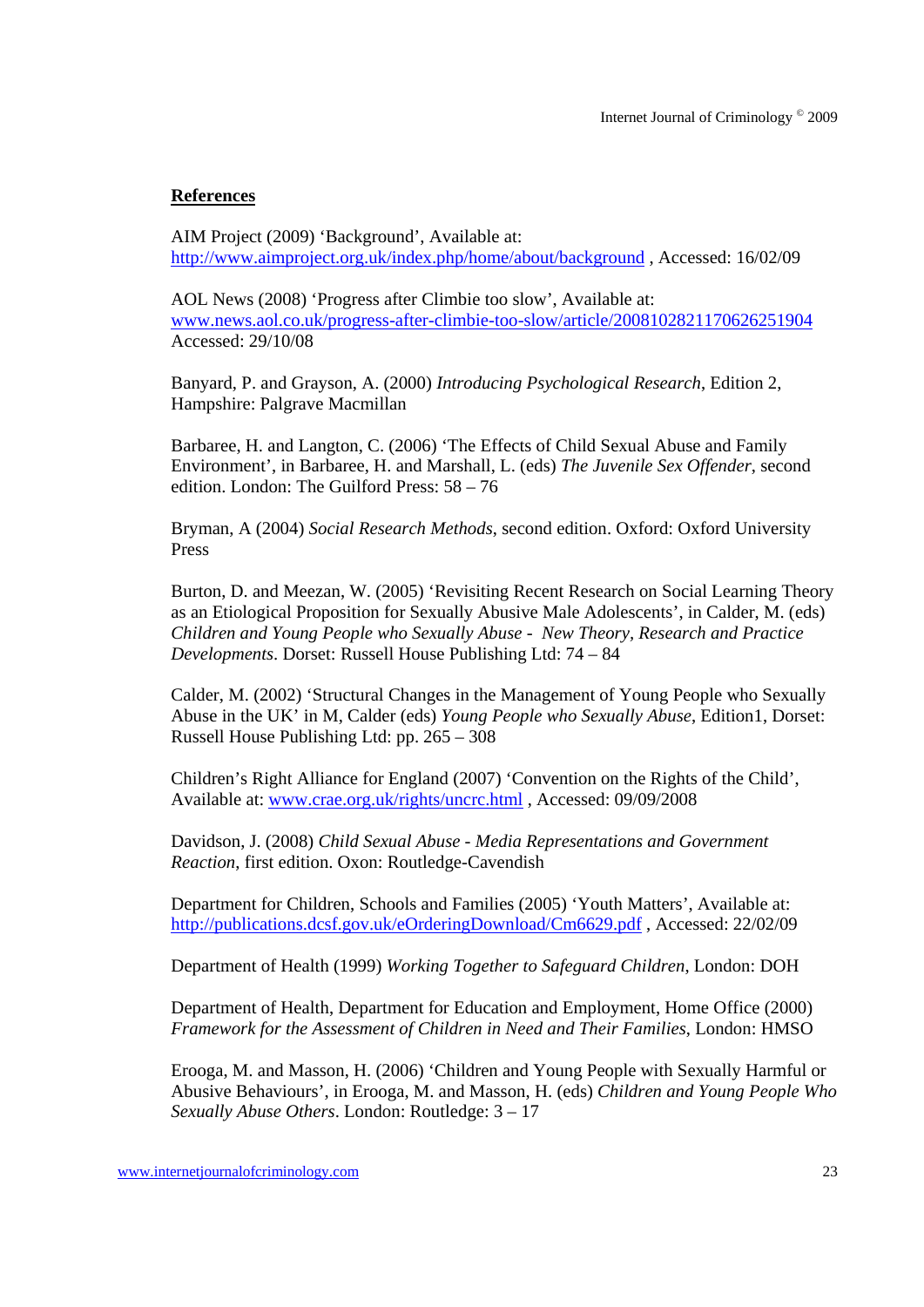Every Child Matters (2003) 'Every child matters', Available at: http://www.everychildmatters.gov.uk/\_files/EBE7EEAC90382663E0D5BBF24C99A7AC. pdf , Accessed: 22/02/09 Every Child Matters (2004) 'Every child matters: next steps', Available at: http://www.everychildmatters.gov.uk/\_files/A39928055378AF27E9122D734BF10F74.pdf Accessed: 22/02/09

Fergusson, D. and Mullen, P. (1999) *Childhood Sexual Abuse: An Evidence-Based Perspective*, Edition 1, London: Sage

Finkelhor, D. (1984) *Child Sexual Abuse: New Theory and Research*, New York: Free Press

Glaser, D. and Frosh, S. (1993) *Child Sexual Abuse*, Edition 2, Hampshire: The Macmillan Press Ltd

Gray, P. (2005) 'The politics of risk and young offenders' experiences of social exclusion and restorative justice', *The British Journal of Criminology* 45(6): pp. 938 – 957

Griffin, H. and Beech, A. (2004) 'Evaluation of the AIM Framework for the Assessment of Adolescents who Display Sexually Harmful Behaviour', Available at: www.yjb.gov.uk/Publications/Resources/Downloads/AIM%20Full%20Report.pdf Accessed: 08/11/08

HM Government (2006) 'Working Together to Safeguard Children', Available at: http://www.everychildmatters.gov.uk/\_files/AE53C8F9D7AEB1B23E403514A6C1B17D. pdf , Accessed: 14/02/09

Home Office (2000) The *Asset* Form, Home Office: London

Home Office (2003) 'Youth Justice – The Next Steps', Available at: http://www.everychildmatters.gov.uk/\_files/EF7067D73CCE91F94E771F4312C55F3F.pdf Accessed: 31/01/09

Home Office (2004) 'Every Child Matters: Change for Children in the Criminal Justice System', Available at: http://www.everychildmatters.gov.uk/\_files/2F732FAF176ADC74EC67A78251B69328.pd

f , Accessed: 22/02/09

Home Office (2007) 'Review of the Protection of Children from Sex Offenders', Available at: www.homeoffice.gov.uk/documents/CSOR/child-sex-offender-review-130607?view=Binary , Accessed: 18/10/08

Hopkins Burke, R. (2008) *Young People, Crime and Justice*, Edition 1, Devon: Willan Publishing

House of Commons (2009) 'The age of criminal responsibility in England and Wales'. Available at: www.parliament.uk/commons/lib/research/briefings/snhq-03001.pdf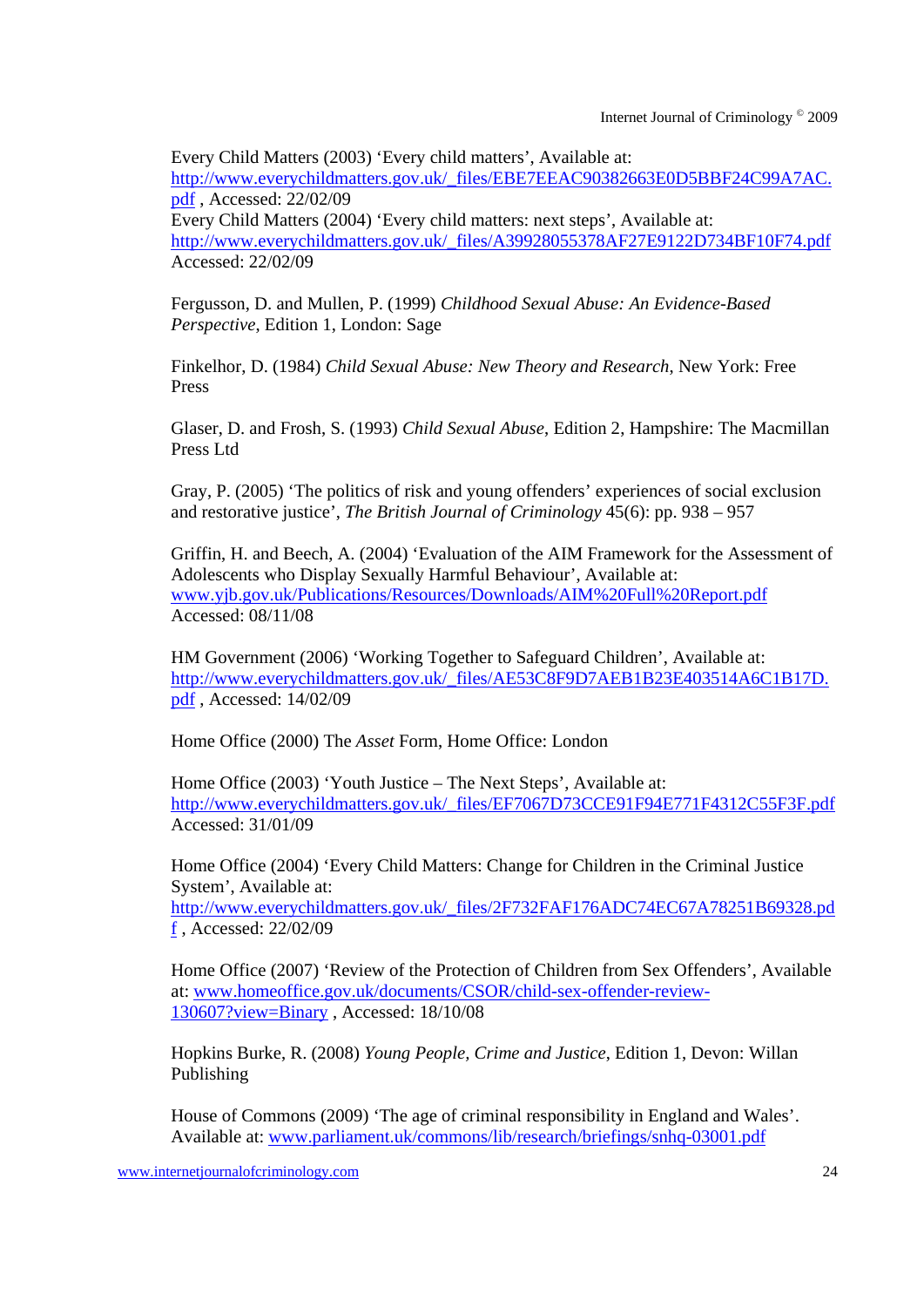Accessed: 14/03/09

Howitt, D. (2006) *Forensic and Criminal Psychology*, Edition 2, Essex: Pearson Education **Limited** 

Lane, S. and Zamora, P. (1982, 1984) cited in S. Lane (1997) 'The sexual abuse cycle' in G. Ryan and S. Lane (eds) *Juvenile Sexual Offending – Causes, Consequences and Corrections*, Edition 2, San Francisco, CA: Jossey-Bass

Langevin, R. (1990) 'Sexual anomalies and the brain' in W. Marshall, D. R. Laws and H. R. Barbaree (eds) *Handbook of Sexual Assault: Issues, Theories and Treatment of the Offender*, New York: Plenum

Langstrom, N. (2008) 'Young sex offenders: A research overview', Available at: www.projekt-janus.dk/downloads/young\_sex\_offenders\_-\_a\_research\_overview.pdf Accessed: 18/10/08

Longo, R. and Calder, M. (2005) 'The Use of Sex Offender Registration with Young People who Sexually Abuse' in M. Calder (eds) *Children and Young People who Sexually Abuse*, Edition1, Dorset: Russell House Publishing Ltd: pp. 334 – 352

Lovell, E (2002) 'Children and young people who display sexually harmful behaviour', Available at: www.nspcc.org.uk/inform/research/briefings/sexuallyharmfulbehaviourwda48213.html , Accessed: 18/10/08

Lovell, E (2002) 'I think I might need some more help with this problem ...', Available at: www.nspcc.org.uk/Inform/publications/Downloads/ithinkimight\_wdf48168.pdf Accessed: 15/02/09

Lovell, E (2006) 'I think I might need some more help with this problem ...', Available at: www.nspcc.org.uk/Inform/research/Findings/ithinkimight\_wda48229/html, Accessed: 15/02/09

MAPPA (2007/08) 'MAPPA Annual Report 2007/08', Available at: http://www.nottinghamshire-probation.co.uk/upload/documents/ce8d4bfe-a199-448e-80f7- 4b3ba953769a.pdf , Accessed: 23/02/09

Masson, H. (2006) 'Policy, law and organisational contexts in the United Kingdom: ongoing complexity and change' in M. Erooga and H. Masson (eds) *Children and Young People who Sexually Abuse Others: Current Developments and Practice Responses*, Edition 2, London: Routledge: pp. 18 – 30

Morgan, J. and Zedner, L. (1992) *Child Victims: Crime, Impact, and Criminal Justice*, Edition 1, Oxford: Oxford University Press

Morrison, T. and Henniker, J. (2006) 'Building a comprehensive inter-agency assessment and intervention system for young people who sexually harm: the AIM project' in Erooga,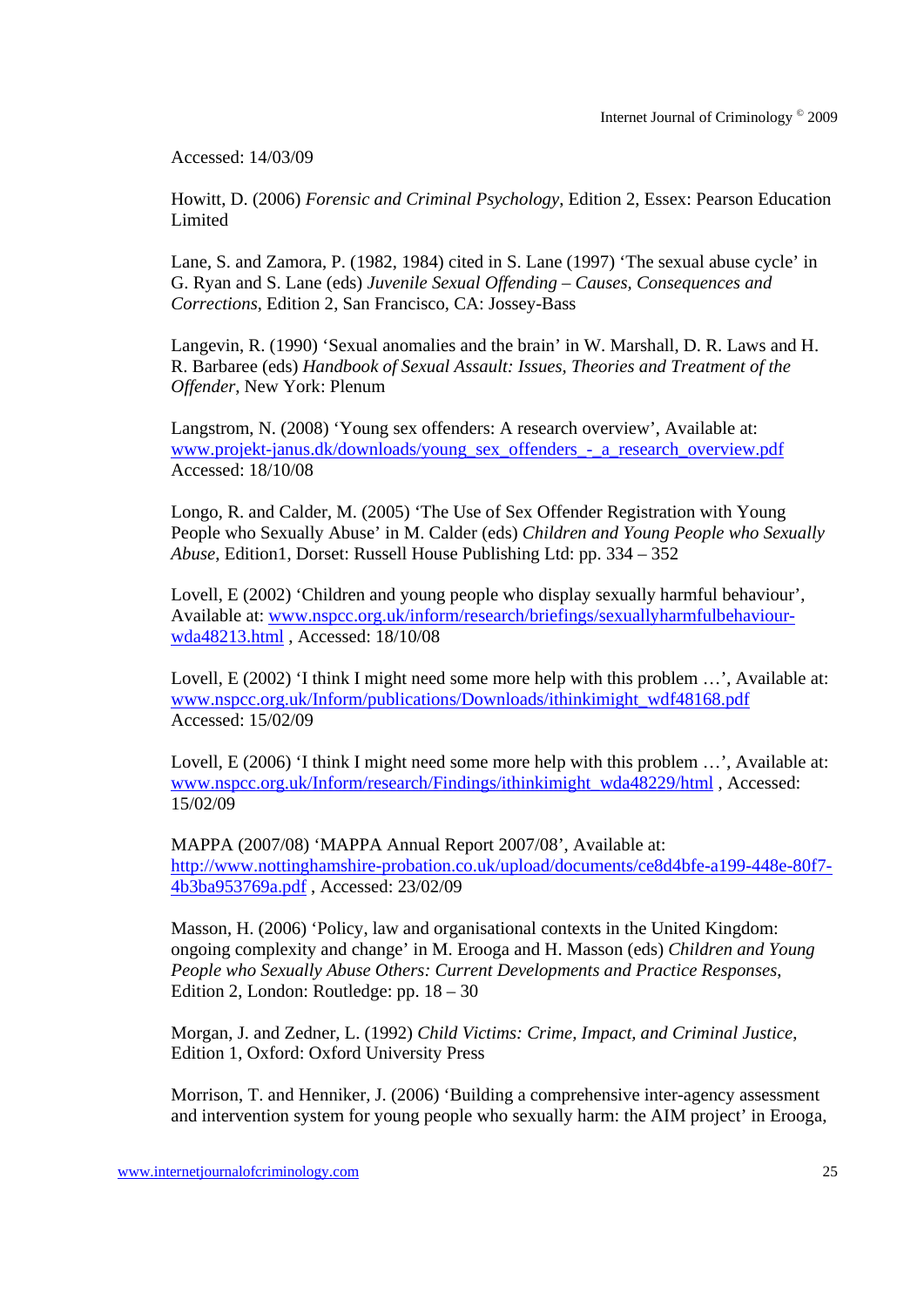M. and Masson, H. (eds) *Children and Young People Who Sexually Abuse Others*. London: Routledge:  $31 - 50$ 

Naylor, B. (1989) 'Dealing with Child Sexual Assault', *British Journal of Criminology* 29 (4): pp.  $395 - 407$ 

Office of Public Sector Information (2009) 'Children Act 1989 (c. 41)', Available at: www.opsi.gov.uk/Acts/acts1989/ukpga\_19890041\_en\_4 , Accessed: 31/01/09

Richards, M. (1988) *Key Issues In Child Sexual Abuse*, Edition 1, London: National Institute for Social Work

Ryan, G. (1999) 'The treatment of sexually abusive youth. The evolving consensus', *Journal of Interpersonal Violence* 14 (4): pp. 422 – 436

Sarantakos, S. (2005) *Social Research*, Edition 3, Hampshire: Palgrave Macmillan

Smith, C. and Woodhead, K. (1999) 'Justice for Children' in N. Parton and C. Wattam (eds) *Child Sexual Abuse: Responding to the Experiences of Children*, Edition 1, Chichester: John Wiley and Sons Ltd: pp. 19 – 36

Walker, M. (1992) *Surviving Secrets*, Edition 1, Buckingham: Open University Press

Wolf, S. (1984) 'A multi-factor model of deviant sexuality' in T. Morrison, M. Erooga and R. Beckett (eds) *Sexual Offending Against Children*, London: Routledge

Woods, J. (2003) *Boys who have Abused*, first edition. London: Jessica Kingsley Publishers

Youth Justice Board (2009) 'AIM', Available at: http://www.aimproject.org.uk/uploaded/file/Youth%20Justice%20Board%20- %20AIM%20Summary.pdf , Accessed: 16/02/09 Youth Justice Board (2009) 'Mission, Vision and Values' (Internet), Available at: www.yjb.gov.uk/en-gb/yjb/MissionVisionandValues/ , Accessed: 01/01/08

Youth Justice Board (2009) 'Youth Justice System', Available at: www.yjb.gov.uk/engb/yjb/YouthOffendingTeams/ , Accessed: 13/02/09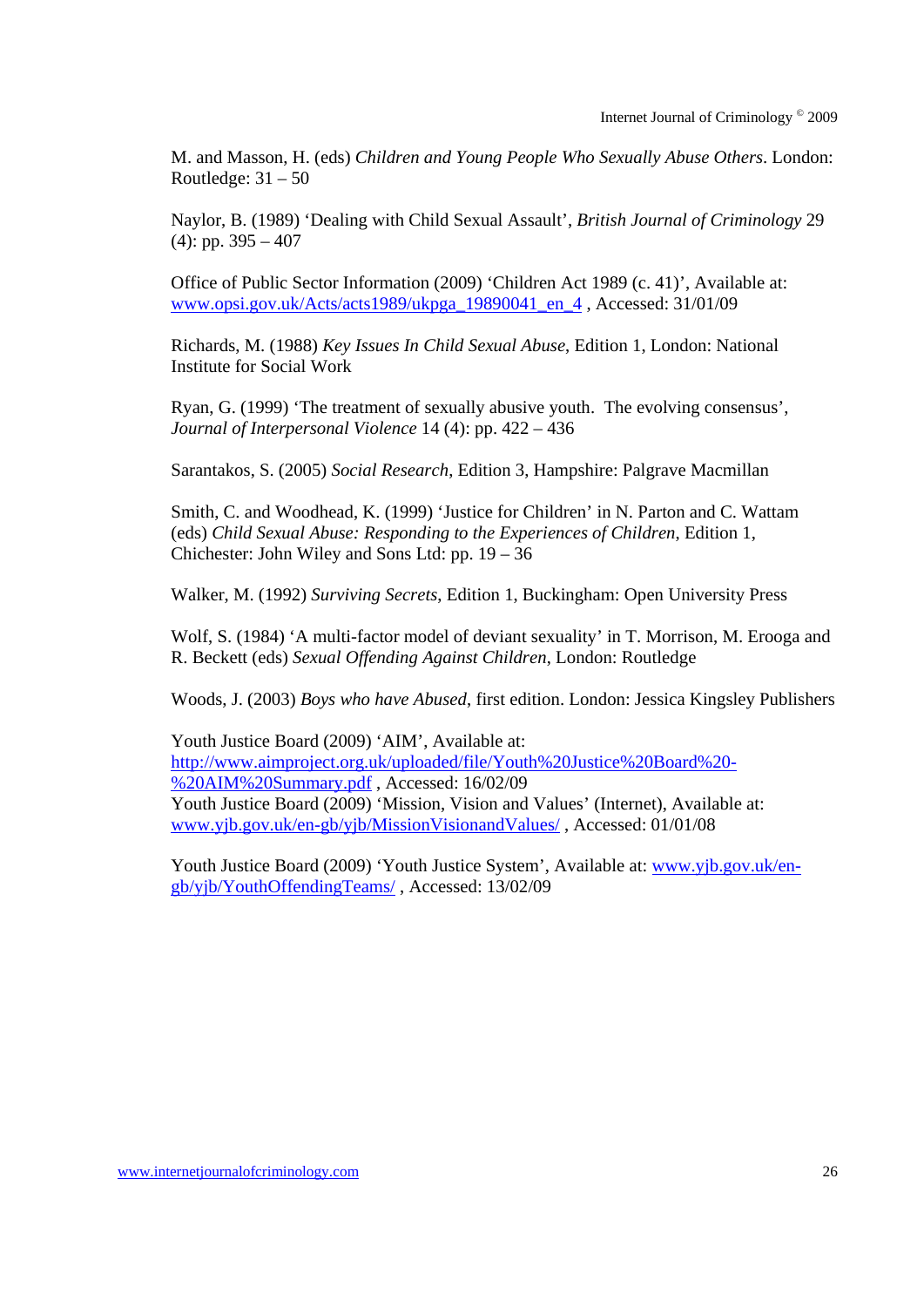

Sexual Abuse Cycle (Erooga and Masson, 2006: 13)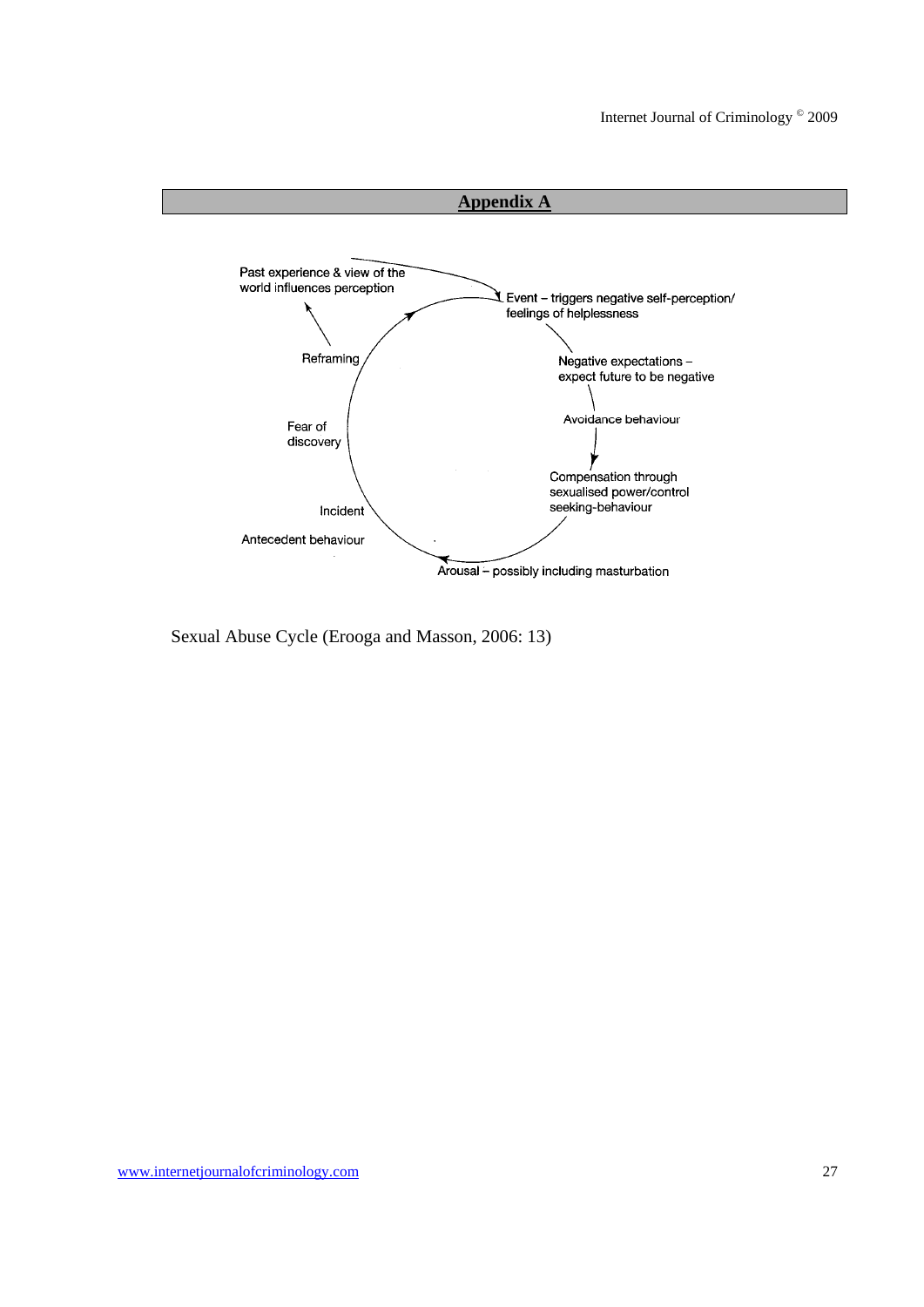

The Assessment Model (Morrison and Henniker, 2006: 36)